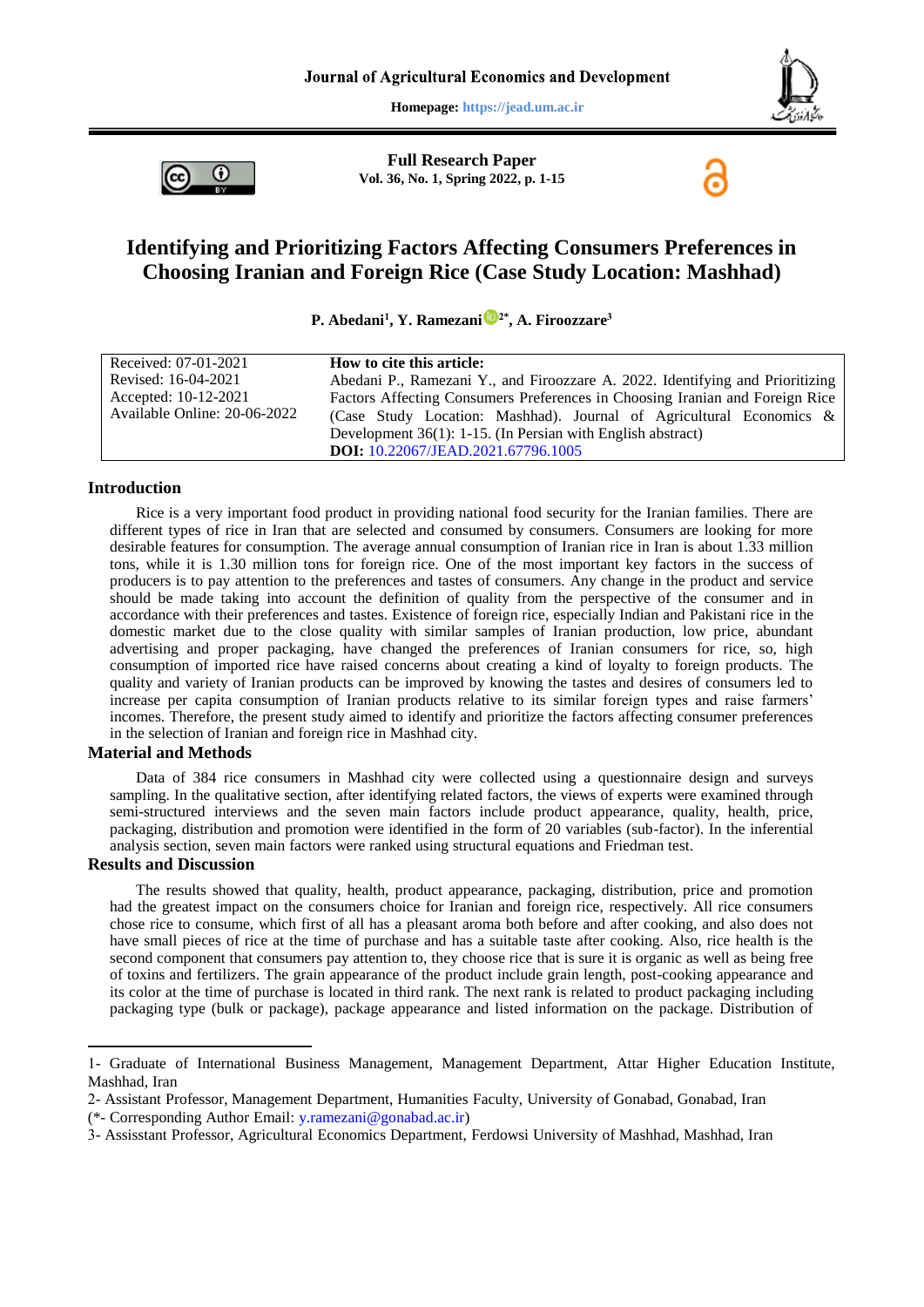rice products is located in fifth rank, which is divided into store location and access to the store. The final rankings were related to price and advertising such as the type of media, public relations and encouragement to buy the product. Post-cooking taste, purity, post-cooking aroma, aroma and smell at the time of purchase, postcooking texture of rice, and choice of rice type by the citizens of Mashhad city have a negative and significant relationship, respectively. In other words, those who consume Iranian rice pay more attention to these variables in their selection than those who consume foreign rice. In choosing rice, the type of packaging and its size are not the first priorities of buyers, but it plays a significant role in the marketing. Based on our results, if Iranian and foreign rice are at the same price, consumers tend to consume Iranian rice because of the pleasant aroma and taste. TV commercials cannot affect consumer choice, because rice is a product that must be seen by the consumer when buying and the decision to buy is made after checking the rice appearance.

### **Conclusion**

Focusing on producing a healthy product, producing cultivars with better post-cooking appearance, eliminating government currency and removing foreign rice price bias, as well as focusing on quality instead of high cost on advertising can improve the level of rice production can enhancing consumer satisfaction as well as improving the situation of rice production and rural income and employment.

**Keywords:** Consumer preferences, Country of origin, Marketing Mix, Rice crop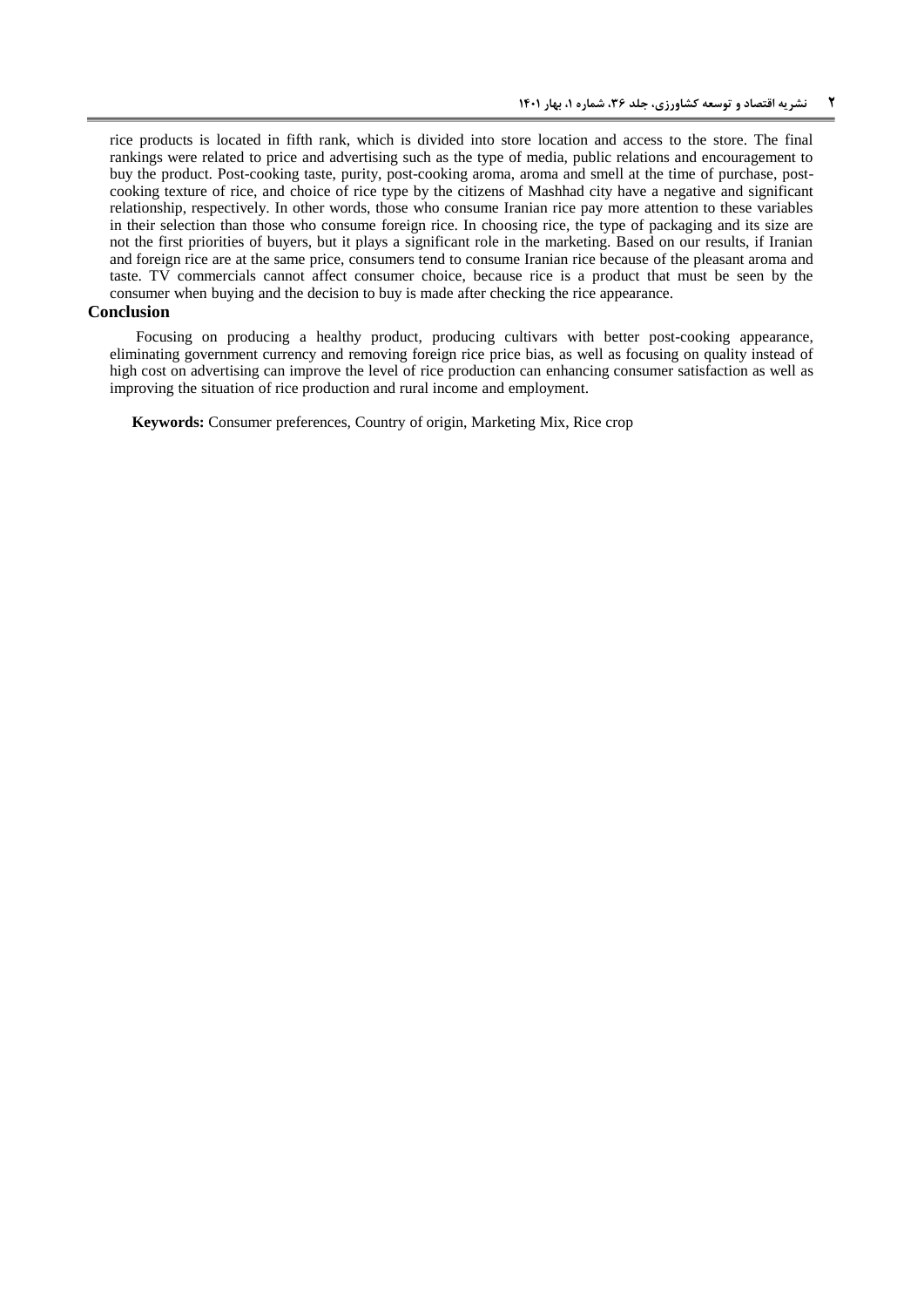**عابدانی و همکاران، شناسایی و رتبهبندی عوامل مؤثر بر ترجیحات مصرفکنندگان در انتخاب برنج ایرانی و خارجی 3 https://jead.um.ac.ir**

**مقاله پژوهشی جلد ،63 شماره ،1 بهار ،1041 ص 1-11**

**شناسایی و رتبهبندی عوامل مؤثر بر ترجیحات مصرفکنندگان در انتخاب برنج ایرانی و خارجی )مورد مطالعه: شهر مشهد(**

**- یوسف رمضانی <sup>1</sup> پروین عابدانی - علی فیروز زارع 2\* 3** تاریخ دریافت: 8911/81/81 تاریخ پذیرش: ۹/۱۹/۰۹/۱۴۰۰/

### **چکیده**

برنج محصول غذایی بسیار مهمی در تأمین امنیت غذایی خانواده محسوب میشود. در ایران انواع مختلفی از برنج وجود دارد که مصرر کننرانان مختلف انواع مختلف آن را برای مصرف انتخاب میکنند. مصرف کنندگان به دنبال ویژگیهایی هستند که از مصرف برنج مطلوبیت بیشتری بـه دسـت آورند. بنابراین پژوهش حاضر تلاش دارد با استفاده از دادههای ۳۸۴ مصرف کننده برنج در شهر مشهد در سال ۱۳۹۹، که با استفاده از ابزار انـدازهگیـری پرسشنامه و از طریق نمونهگیری در دسترس انتخاب شدند، عوامل مؤثر بر ترجیحات مصرفکنندگان در انتخاب برنج ایرانـی و خـارجی، را شناسـایی و اولویتبندی نماید. در این راستا، در بخش کیفی این پژوهش پس از شناسایی این عوامل، دیدگاه خبرگان از طریق مصاحبه نیمـه سـاختار یافتـه مـورد بررسی قرار گرفت و هفت عامل اصلی ظاهر محصول، کیفیت، سلامت، قیمت، بسته بندی، توزیع و ترویج در قالب ٢٠ متغیر (عامـل فرعـی) شناسـایی شدند. در بخش تحلیل استنباطی، با استفاده از معادلات ساختاری و آزمون فریدمن هفت عامل اصلی رتبهبندی شدند. نتایج نشان داد بهترتیـب کیفیـت، سلامت، ظاهر محصول، بستهبندی، توزیع، قیمت و ترویج بیشترین تأثیر را بر انتخاب مصرف کنندگان برنج ایرانی و خارجی داشته است. بر اساس نتـایج بدست آمده از این پژوهش در نهایت پیشنهاداتی همچون تمرکز بر تولید محصول سالم، تولید ارقام با شکل ظاهری بهتر پس از پخت، حذف ارز دولتـی و برداشته شدن تورش قیمتی برنج خارجی و همچنین تمرکز بر کیفیت به جای هزینه زیاد بر روی تبلیغات، مطرح شده است که میتواند ضـمن ارتقـاء سطح مطلوبیت مصرف کننده، به بهبود وضعیت تولید برنج، درآمد و اشتغال روستایی کمک نماید.

 $\overline{a}$ 

**واژههای کلیدی:** ترجیحات مصر کننانان، آمیخته بازاریابی، محصول برنج، کشور مباا

### **مقدمه**

بازاریابان بـرای متقاعـد کـردن مصـرف کننـدگان بـرای خریـد محصوالت خود و پذیرش آن با موانرع زیرادی روبررو هسرتنا. عمرال

DOI: [10.22067/JEAD.2021.67796.1005](https://dx.doi.org/10.22067/JEAD.2021.67796.1005)

عوامل زیادی وجود دارد که بر رفتـار خریـد مصـرف کننـدگان تـأثیر می گذارد، مانند ویژگی های محصول، نام تجاری محصول، بسته بندی محصول، کیفیت محصول، کشور مباا محصول و اطالعات محصرول (Azzam and Ali, 2019). این عوامل به معنای واقعی کلمه توسط عناصر آمیختـه محصـول طراحـی شـدهانـد. بـا توجـه بـه نیازهـا و خواستههای بازار همچنین عوامل ثانویهای وجود دارد که بر تصمیمات خرید مصرف کننده تأثیر میگذارد مانند قیمت محصول، سیستم ارتقاء محصول و سیستم توزیع محصول که همـه بـا هـم عناصـر آمیختـه بازاریابی را تشرکیل مری دهنرا کراتلر و کلرر [\)](#page-13-1) [,Keller and Kotler](#page-13-1) [2016](#page-13-1)). چنـین عناصـری بـا توجـه بـه نیازهـای بـازار و در انعکـاس واکنشهای رقباء طراحی و توسعه می یابند. به همین دلیل لازم است



<sup>-9</sup> دانش آموخته کارشناتی ارشا مایریت بازرنانی بینالملل، موتسه آموزش عالی عطار مشهد، مشهد، ایران

<sup>-0</sup> اتتادیار، نروه مایریت، دانشکاه علوم انسرانی ، مجتمرع آمروزش عرالی ننابراد ، گناباد، ایران

شEmail[: y.ramezani@gonabad.ac.ir](mailto:y.ramezani@gonabad.ac.ir) :مسئول نویسناه -)\* -4 اتتادیار، نروه اقتصاد کشاورزی، دانشکاه کشاورزی، دانشگاه هردوتری مشرها، مشهد، ایران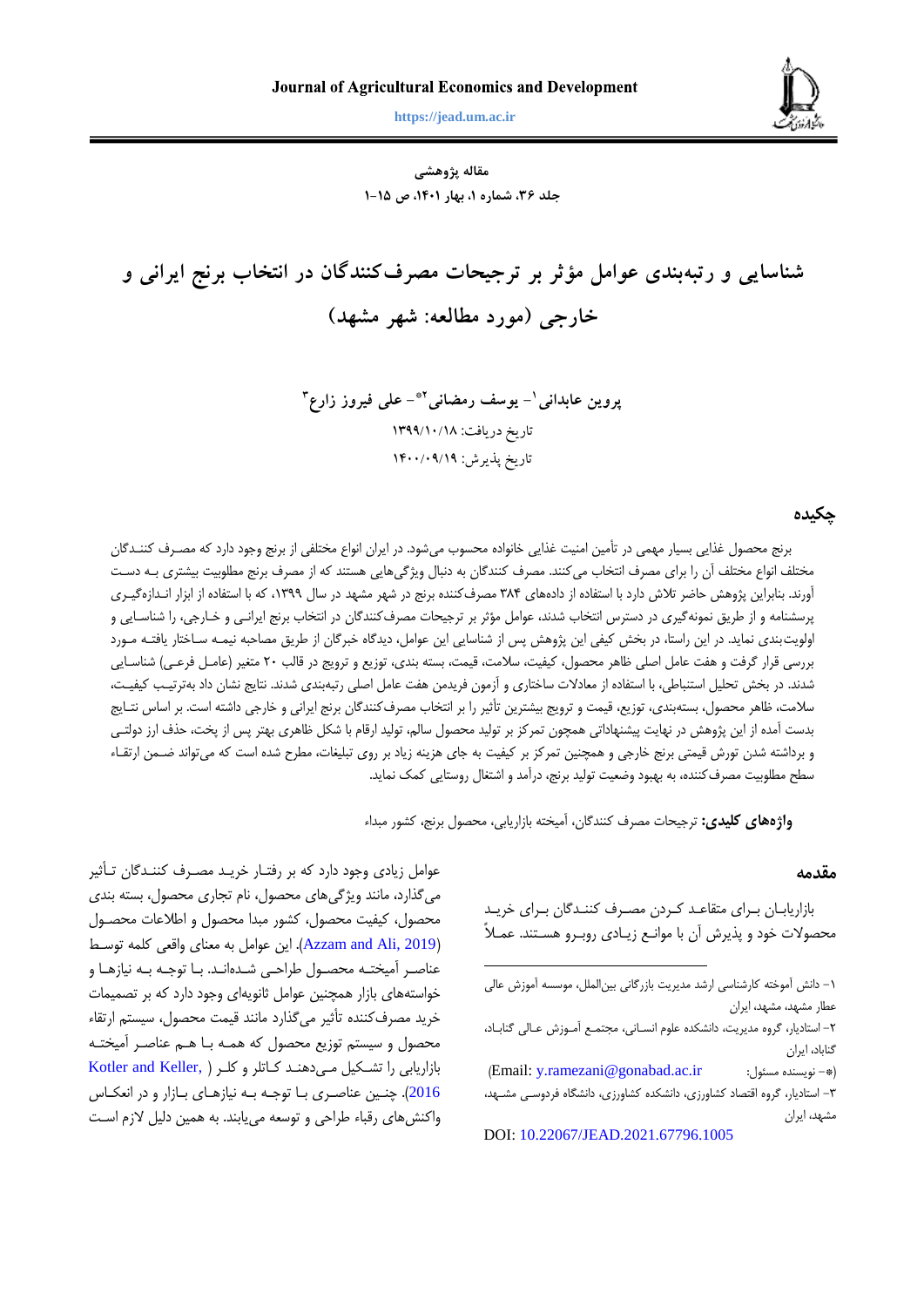شرکت با تجزیه و تحلیل رابطه بین تمامی عناصر هوق با رهتار خریرا مصرف کننده، تصور روشنی از واکنش بازارها نسبت بـه محصـولات خود داشته باشد و از سوی دیگر بتواند با آن مواجه شــود. بســیاری از کالاهای مصرفی وجود دارند که کـاملاً مشـابه یکـدیگر هسـتند کـه رقابت بین شرکتها را برای طراحی و توتعه اتتراتژیهای بازاریر ابی جایا برای تولیا محصوالت مصرهی خود به روشی متمایز و به منظور رقابت با سایر رقباء افزایش داده است (Dolsak et al., 2020). تغییرات شدیدی در بازارهای مصرف کننده در حال وقوع است، که به عناصر آمیخته محصول به عنوان ابزاری اتتراتژیک برای شررکت هرا برای متمایز کردن محصولات خود از سایر رقباء در بازارهای کالاهای مصرفی اهمیت بیشتری میدهد که آنها را قادر میسازد مزیت رقابتی به دست آورند. آمیخته بازاریابی ابزاری است که توسط شرکتها برای متقاعد کردن مصرف کننـدگان بـرای خریـد محصولاتشـان اسـتفاده میشود. در واقع عناصر آمیخته محصرول عامرل مهمری اترت بررای بازاریابان کاالهای مصررهی کره در هنگرام طراحری اترتراتژی هرای بازاریابی خود باید در نظر گرفته شوند ( Holmes and Paswan, [2012](#page-13-3)). مصرف کنندگان هنوز از اهمیت عناصر آمیختـه محصـول و نقش آن در ترجیحات خرید خود بی اطلاع هستند. عـلاوه بـر عـدم اطمینان ناشی از عدم آگاهی از ویژگیهای آمیخته محصول در بـازار هدف که بازاریابان را مجبور میکند با این چالشها از طریق ارائه یک محصول متمایز مصرف کننده ک4 مطابق با نیازها و خواستههای مشتری است که به حفظ بازار پایدار کمک میکند، مقابله کننـد. لازم به یادآوری است که مشـتریان هـدف اصـلی آن دسـته از شـرکتهـا هستند که باید عناصر آمیخته محصولات مصرفی را طراحی و توسـعه دهند که رضایت و وفاداری آنها را جلب و حفظ کند. اغلب، بازاریابان باید عناصر آمیخته محصول را به عنوان یک استراتژی بهرای جلذب مستقیم و متقاعد کردن مصرف کنندگان در نظر بگیرند ( [Henrieta](#page-13-4) ; [Hisolp, 2011;](#page-13-5) [Holt, 2015;](#page-13-6) [Miyuri, 2015;](#page-13-7) *et al*[., 2015](#page-13-4) .ش[Winkielman](#page-14-0) *et al*., 2000[; Xu and Yang, 2020](#page-14-1)

برنج از غالتی اتت که غذای بیش از دو توم جمعیرت جهران را تشکیل داده است. در بخش بزرگی از قارهی آسیا، برنج بیش از ۸۰ درصا کالری و 57 درصا پروتئین نیاهی مردم را ترأمین مری کنرا. در ایران بعد از گندم، دومین محصول کشاورزی پر استفاده برنج میباشد که مصرف آن پس از دهه پنجـاه افـزایش روزافزونـی داشـته اسـت. امروزه برنج یکی عمده ترین اقلام سبد مصرفی خـانوادههـای ایرانـی میباشد و جزء کالاهای ضروری مردم ایران است. در ابتدای دهه ۵۰ در ایرران، درآمراهای نفتری اهرزایش پیراا کررد و واردات بسریاری از محصوالت از جمله برنج نیز اهزایش یاهت و این محصول اتتراتژیک در سبد غذایی خانواده های ایرانی از اهمیت ویژه ای برخوردار شـد و مصرف سرانه برنج نیز افزایش یافت (Ardestani et al., 2012). میزان تولید انواع گونههای برنج در ایران در سال زراعی ١٣٩٧ حدود

۳۹۷ هزار هکتار بوده است که حدود ۳۸ درصد آن توسط شالی کاران مازندرانی و حدود ٣٣ درصد توسط شالی کـاران گیلانـی تولیـد شـده است. سه استان خوزستان، گلستان و فارس به ترتیب با حدود ۴،۱۱ و ۴ درصد از تولید شلتوک مقام سوم و چهارم (به صورت مشترک) تولید شلتوک در کشور را دارا میباشند. در مجمـوع ایـن پـنج اسـتان حدود ۹۰ درصد میزان تولید شلتوک را بـه خـود اختصـاص داده انـد. میزان واردات برنج ۱/۶۵ میلیون تن در سال میباشد. متوسط مصرف برنج ایرانی در ایران حدود ۱/۳۳ میلیون تن و متوسط مصـرف بـرنج خارجی در ایران حدود ١/٣٠ میلیون تن در سال است ( [Statistics](#page-13-9) .([Center of Iran, 2019](#page-13-9)).

یکی از عوامل کلیدی بسیار مهم در موفقیت تولید کنندگان، توجه به ترجیحات و سلائق مصرف کنندگان است. هرگونـه تغییـر در محصول و خدمات بایستی با در در نظر گرفتن تعریف کیفیت از دیدگاه مصرف کننده و مطابق با ترجیحـات و سـلائق آنــان صــورت پذیرد. عقیده بر این است که مصرف کنندگان محصولات وارداتی را بر اساس کیفیت آنها میخرند، در صورتیکه در بعضی موارد دیده شده است که مصرف کننده محصولات بدون کیفیت وارداتی را نسبت بـه محصوالت دارای کیفیت تولیا داخلی ترجیح میدهنا، بنابراین عوامل دیگریمیتواند در این انتخاب تأثیر داشته باشد ( .[,](#page-13-10)Panicom et al [2014](#page-13-10)). وجود انواع برنج خارجی به ویژه برنج هنـدی و پاکسـتانی در بازار داخل ایران به علت نزدیک بودن کیفیت با نمونره مشرابه تولیرا ایران، قیمت پایین، تبلیغات فراوان و بسته بنـدی ظـاهری مناسـب، باعث تغییر ترجیحات مصرف کنندگان ایرانی برای بـرنج شـدهانـد و استقبال زیاد مصرف کنندگان از نوع برنجهای وارداتی موجب نگرانی در خصوص ایجاد نوعی وفاداری به محصولات خـارجی شـده اسـت .ش[Statistics Center of Iran, 2019](#page-13-9)(

بنابراین با توجه به اهزایش روزاهزون جمعیت، مشکالت تغذیهای جوامع و نیاز اساسی ایرانیان به مواد غذایی بـه خصـوص بـرنج کـه دومین محصول استراتژیک در ایران میباشد، نوسان قیمت و سـطح پایین رهاه اجتماعی در اقشار کم درآما باعث بوجود آمان مشرکالت و الگوهای ناصحیح مصر برنج در کشور نردیاه اترت [\)](#page-13-11) *et* [Ahmadi](#page-13-11) [2018 .,](#page-13-11)*al*ش. بنابراین با آناهی از ترلیاه و خواترت مصرر کننرانان می توان کیفیت و تنوع محصول ایرانی را بـه گونـهای ارتقـاء داد کـه موجب افزایش مصرف سرانه محصـول ایرانـی نسـبت نمونـه مشـابه خارجی آن و اهزایش درآما کشاورزان شود. برنج ایرانری از مهمتررین محصوالتی اتت که مصر کنناه ایرانی انگیزه و تمایل زیادی برای خرید و مصرف آن دارد. در این میان وجـود بـرنج خـارجی بـا قیمـت ارزان زمینه را برای حضور بهتر این کاالی ایرانی در بازارهای داخلری کم رنگ کرده است. انجام این پژوهش به سیاست گـذاری هـر چـه بهتر در تولیا، توزیع و قیمت نذاری برنج ایرانی کمک خواها کررد و به تعیین عوامرل اقتصرادی، اجتمراعی مروثر برر ترجیحرات مصرر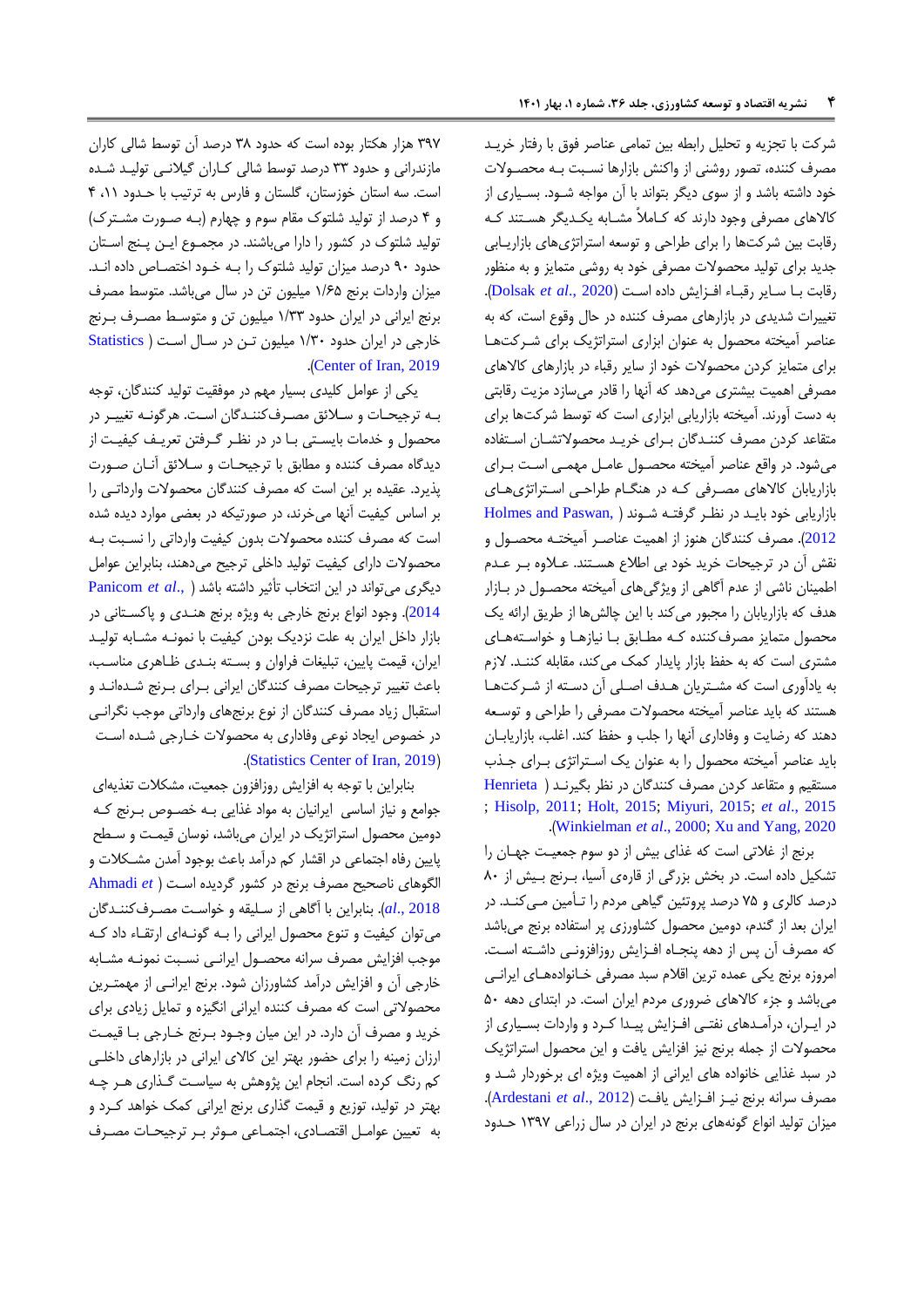کنندگان در انتخاب برنج ایرانی یا خارجی خواهد پرداخت. بنـابراین هدف ایـن پـژوهش شناسـایی عوامـل مـوثر بـر ترجیحـات مصـرف کنندگان در انتخـاب محصـول بـرنج داخلـی یـا خـارجی و همچنـین رتبهبندی عوامل مؤثر بـر انتخـاب مصـرف کننـدگان بـرنج داخلـی و خارجی است. انتظار می رود که نتایج بدست آمده از ایـن تحقیـق بـه مسئوالن و صاحبنظران در تحلیلهای اقتصادی برای اخذ تصرمیم در راستای دسترسی به سلامت غذایی و دستیابی به خودکفایی در تولید برنج کمک کرده و در ارائه راهکارهای مفید بـه نهادهـای مربوطـه و تشویق مردم جامعه بـه اسـتفاده از بـرنج داخلـی بپـردازد. امیرنـژاد و همکـاران (2019 *.,Amirnejad et al)* بـه بررســی ترجیحـات مصرف کنندگان برنج با استفاده از رویکرد مدل سازی انتخاب با تأکید بر تولید داخلی: مطالعه موردی شهر گرگان پرداختاند. نتایج نشان داد که مصرف کنندگان گرگانی برای بهبود ویژگیهای برنج (کشور تولیـد کننده، سلامت غذایی، طعم، اندازه دانه، نوع بستهبنـدی) تمایـل بـه پرداخت قابل توجهی دارند که در این میان با ثابت بودن سایر شرایط، بیشترین تمایل به پرداخت را برای بهبود ویژنی کشرور تولیرا کننراه دارند. همچنین ویژگیهای طعم، سلامت غذایی، بهبود سایز برنج بـه دانه بلند و بستهبنـدی فلـهای در درجـات بعـدی اهمیـت قــرار دارد. احمدی و همکاران (Ahmadi *et al.*, 2018) به بررسی عوامل مـؤثر در مصـرف و انتخــاب انــواع بــرنج (مــورد مطالعــه اســتان کرمانشــاه) پرداختاند. در این مطالعه، خانوارهـا بـه طـور میـانگین ۵۸ درصـد از درآمد ماهیانه خودرا به تهیه غذا اختصاص میدهنـد. نتـایج همچنـین نشان داد که بین سطح درآمد خانوارها و کیفیت و تنـوع غـذایی یـک رابطه مثبت وجود دارنرا. امیرنرژاد و همکراران [\)](#page-13-12) .,*al et* [Amirnejad](#page-13-12) [2019](#page-13-12)) به بررسی ارزش ویژگیهای چند گانه برنج مبتنی بر رویکرد ترجیحات اظهار شده مصرف کنندگان شهر ساری پرداختهانـد. نتـایج نشان داد که هر خانوار ساروی به منظور بهبود وضعیت برنج مصـرفی خود، به طور میانگین حاضر به پرداخت ۱۷۸۵۰ تومان برای هر کیلوگرم برنج است. رمضانی و همکاران ( Ramezani Amiri and [2011 ,Bakhshudeh](#page-13-13)ش با بررتی تاثیر تغییررات قیمرت و درآمرا برر الگوی مصرف برنج در شیراز به این نتیجه رسیدند که بین برنج هـای داخلی و خارجی رابطه جانشینی وجود دارد و مصر کننانان با توجه به سلیقه و قدرت خرید، برنج مورد نظر خود را خریداری مینمایند و در صورت بالا بودن قیمت برنج داخلی، برنجهای هندی و پاکستانی ک دارای دانههای بلند و پخت مناسب هستند را خریداری میکنند و ب صورت جدا و یا مخلوط با بـرنج ایرانـی مصـرف مـینماینـد. کیکـو و همکاران )[2017 .,](#page-13-14)*al et* Kiekoش با بررتی ماایسه ترجیحات مصر کنندگان برنج در دو کشور تایلند و ژاپن به مطالعه پنج ویژگی شـامل کشور مبدا، برچسب تجارت عادلانه، روش کشت، رتبهبنـدی طعـم و قیمت پرداختند. نتایج نشان داد ژاپنیها به برنج ارگانیک بیشتر تمایل دارند در حالی که تایلندی ها برنج آمریکایی و تجارت عادلانه را ترجیح

مهردهند. جنسیت تأثیرگذارترین مشخصه اجتماعی- اقتصادی میباشد و همچنین نتایج نشان داد که برنج تولید آمریکا بدون در نظر گرفتن سطح قیمت برای ژاپنی های قابـل قبـول نیسـت. کاسـمینا و همکاران (Cosmina *et al.*, 2015) بـه بررسـی عوامـل مـؤثر بـر انتخاب مصرف کنندگان عسل در ایتالیـا پرداختنـد. نتـایج نشـان داد مصرف کنندگان، عسـل محلـی را بـه عسـل خـارجی تـرجیح داده و بالاترین مقدار تمایل به پرداخت برای آن را دارند. پانیکوم و همکاران )2014 .,*al et* [Panicom](#page-13-10)ش بررتی ترجیحات مصر کننانان ایتالیایی برای روغن زیتون خالص و مقدار تمایل به پرداخت برای منشاء زیتون، روش تولید و ویژگیهای حسی را انجام دادند. نتایج نشان داد که مصرف کنندگان به ویژگی منشاء تولید و گواهی ارگانیک بودن به اناازه وضوح برچسب تجراری حسراس هسرتنا. ایبیتویره و همکراران )2014 .,*al et* [Ibitoye](#page-13-16)ش به بررتی هاکتورهای تاثیرنرذار برر عرادات مشتریان برای انتخاب و خرید برنج ارگانیک کشـور مـالزی پرداختنـد. نتـایج ایـن بررسـی نشـان داد کـه ایمنـی مـواد غـذایی، سـلامتی و نگرانیهای زیست محیطی مهمتررین هاکتورهرای مرؤثر برر نگررش مصر کننانان برای خریا بود. آنانگ و همکراران [\)](#page-13-17) .,*al et* [Anang](#page-13-17) [2011](#page-13-17)) به بررسی ترجیحات مصرف کنندگان برای برنج با نامهای تجاری مختلف و تأثیر صفات کیفی متفاوت برر قیمرت ایرن بررنج هرا پرداختند. نتایج نشان داد که صفات کیفیت پخت، زمان پخت، مـزه و عطر، بیشترین تأثیر را بر قیمت دارنـد. همچنـین مشـخص شـد کـه مصرف کنندگان تمایل به پرداخت بیشتری برای صفات عطـر، مـزه و مکان تولید و تمایل به پرداخت کمتری برای برنج هـایی بـا ضـایعات خارجی دارند.

## **مواد و روشها**

در بخش کیفی برای تحلیل تفسیری متن یادداشت های مصاحبه ابتدا متنهای پیاده شده مرور شده و بعد از آن در هر متن گفتـههـای مهم و اساسی برجسته شد، زیر آن خـط کشـیده شـده و گفتـه هـای تکراری و انحرافی حذف شدند. سپس بعضی از مـواردی کـه نکـات جدیدی برای تحقیـق بیـان مـیکرد، مشـخص و هنگـامیکه تمامیمتنها مرور شد دوباره به متن اولیه برگشته و آنها مرور شدند و اطمینان نهایی از گفتههای اساسی حاصل شد. در مرحله بعدی با برگشت به متن اولیه و مرور گفته های اساسی برجسته شده، عنــاوین سادهای به آنها اختصاص داده شده و بعضی از عناوین مشـابه حـذف شد و برخی دیگر نیز ادغام گردید. سپس با مراجعه به متن پیاده شـده و مقایسه بین گفته اساسی مشخص شده با فهرست مقولهها، تطبیـق نهایی انجام شد. در نهایت در جدول تحلیل تمامی،مقولهها وارد شدند. عناوین مقولهها در بالا و نام یا رمزهای پاسخ دهنـدگان در کنـار آن نوشته شد. سپس در هر خانه آنچه پاسخ دهندگان گفتهاند یا بخشی از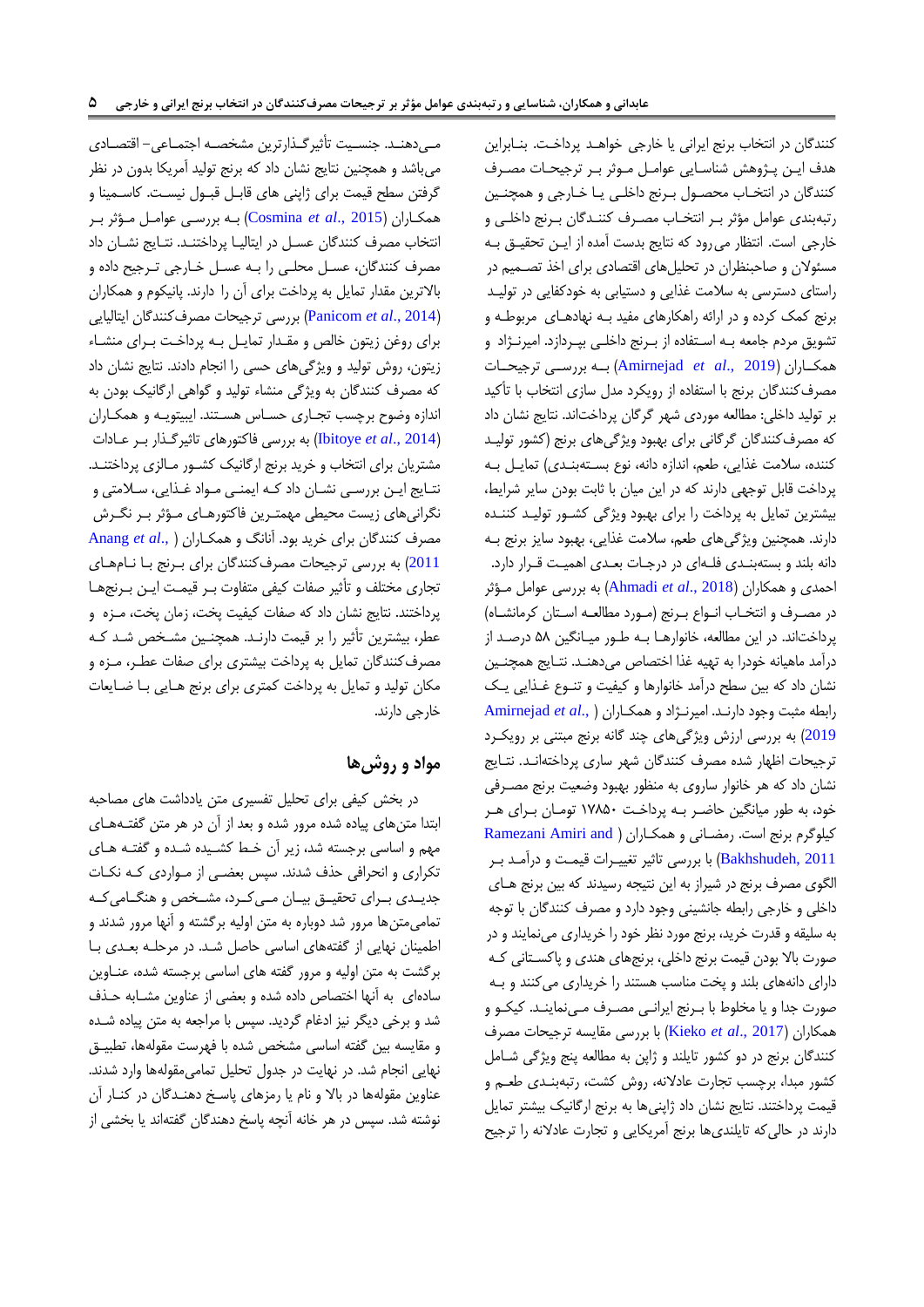آن وارد گردید. سپس آنچه را کـه خبرگـان دربـاره هـر مقولـه بـا شیوههای گوناگون بیان کردند، در کنار یکدیگر قرار داده شد و معنای پنهان آنچه گفته بودند درک گردید و گویههای مربوطه استخراج شد. در بخش کمی دادههای حاصل از این تحقیق با استفاده از نـرمافـزار Spss و Lisrel مورد تجزیه و تحلیل قرار گرفتـهانـد. در ایـن بخـش ابتدا به توصیف آماری دادههای حاصل از اجـزاء پرسشـنامه پرداختـه شده و سپس سوالات مطرح شده مـورد آزمـون و بررسـی قرارگرفتـه است و دادهها در دو سطح توصیفی و استنباطی تجزیـه و تحلیـل شدهاند. به منظور توصیف دادههای مذکور با استفاده از نرمافزار spss شاخصهای فراوانی، درصد و … بهره بردهایم. در سطح استنباطی از معادالت تاختاری به منظور بررتری روایری ترازه و آزمرون Test-T جهت بررسی سوالات پژوهش استفاده شده است.

بـرای بررسـي روابـط علّـي بـين متغيرهـا بـه صـورت منسـجم، تلاشهای زیادی در دهۀ اخیـر صـورت گرفتـه اسـت. یکـی از ایـن روشها در این زمینه مدل معادلات ساختاری یا تحلیل چندمتغیری با متغیرهای مکنون است. در پژوهشهای مختلف بدون توجه به نام یا مفهوم بی شمار این واژه، به یک سری مدلهای عمومی اشـاره شـده است که شامل تحلیل عاملی تأییدی، مدل های ساختاری همزمان کلاسیک، تجزیه و تحلیل مسیر، رگرسیون چندگانه، تحلیل واریـانس و سایر روشهای آماری است.

در تحقیقاتی که هدف، آزمون مدل خاصی از رابطه بین متغیرها اتت از تحلیل مال معادالت تاختاری (SEM (اتتفاده میشود. این مدل یک رویکرد جامع برای آزمون فرضیات درباره روابط متغیرهـای مشاهده شده و مکنون است (Fornell and Larcker, 1981).

به دلیل اینکه مدل های معادلات ساختاری شامل مدل های پیچیدهای هستند بسیاری از پژوهشگران دریافتند که فرم نموداری برای به تصویر کشیدن این مدلها مناسب است. فـرم نمـوداری بـه محقق امکان میدهد تا به سرعت روابط وابسته در مدل نظری را تجسم کند. در نمودار مسیر متغیرهای مشاهدهشده با مربع یا مستطیل و متغیرهای پنهان با بیضی یا دایره و روابط یکطرفه میان متغیرها با یک هلش یکطرهه نشان داده میشود.

نرمافزار لیزرل یک محصول نرمافزاری است که به منظور برآورد و آزمون مدل های معادلات ساختاری طراحی و از سـوی شـرکت بینالمللی نرمافزار علمی (SSI) به بازار عرضه شده است. این نرمافزار با استفاده از همبستگی و کوواریانس بین متغیرهای اندازهگیری شده، می تواند مقادیر بارهای عـاملی، واریـانسهـا و خطاهـای متغیرهـای مکنون را برآورد یا اتتنباط کنا، و از آن میتوان برای اجرای تحلیر ل عاملی اکتشافی، تحلیل عاملی مرتبـه دوم، تحلیـل عـاملی تاییـدی و همچنین تحلیل مسیر (مدل یابی علّی با متغیرهـای مکنـون) اسـتفاده کرد. هرگاه در یک تحقیق تعداد نسبتا زیادی متغیر وجود داشته باشد، یافتن رابطهها و یا به عبارت دیگر همبستگی بین ایـن متغیرهـا بـه

روشهای معمولی بسیار مشکل و گاه ناممکن میباشد. روش تحلیـل عاملی برای رفع این مشکل بوجود آمده است و بر مبنای آن متغیرهـا به گونهای دستهبندی میشوند که در نهایت به دو یا چند عامـل کـه همان مجموعه متغیرها هستند محدود مـی5ردنـد، بـه عبـارت دیگـر متغیرهای مورد استفاده در تحقیق بر اساس صفات مشترکشان بـه دو یا چند دسته محدود شده و این دستهها را عامل مینامیم. بنابراین هر عامل را میتوان متغیری ساختگی یـا فرضـی در نظـر گرفـت کـه از ترکیب چند متغیر که از وجوهی به هم شـباهت دارنـد، سـاخته شـده است. از طرف دیگر روش تحلیل عاملی به عنوان ابزاری برای کشف میزان ممکن کاهش دادهها به کار میرود (تحلیل عاملی اکتشـافی) و یا تاییا هرضهایی که در مورد رابطه بین عاملها وجود دارد )تحلیر ل عاملی تاییدی).

### **نمونه آماری و روش نمونهگیری**

برای جمعآوری اطلاعات در ایـن تحقیـق از روش نمونـهگیـری کیفی و کمی استفاده میشود. از آن جا که در این تحقیــق در مرحلــه کیفی مبنای گردآوری اطلاعات، خبرگی و تخصص افـراد در حـوزه کشاورزی میباشد، از نمونهگیری هدفمند استفاده میشود. نمونهگیری هدفمند، بهترین راه، برای جمعآوری نظرات افرادی است که در زمینه خاص دارای مهارت هستند. روش نمونهگیری در مرحله کیفی در این پژوهش خبرنان دانشگاهی از طریق روش نمونره نیرری غیراحتمرالی هدفمند انتخاب میشوند. نمونه آماری از اعضاء هیات علمی دانشکده کشاورزی دانشگاه فردوسی مشهد انتخاب می شوند.

روش نمونهگیری در مرحله کمی خانوارهای مصرف کننده برنج در شهر مشهد سال ۱۳۹۹ از طریق نمونهگیری در دسترس شامل 483 خانوار انتخاب میشونا.

دادههای این پژوهش با اتتفاده از مطالعات کتابخانهای، مصراحبه و پیمایش میدانی جمعآوری شدهاند. در تهیه پرسشنامه، نظر خبرگان دانشگاهی لحاظ شـده اسـت. روایـی پرسشـنامه توسـط متخصصـین بررسی و مورد تایید قرار گرفت. بنابراین پرسشـنامه اسـتفاده شـده در این تحقیـق از روایـی مطلـوبی (از لحـاظ صـوری و هـم محتـوایی) برخوردار است. پایایی از طریق یکبار اجرای ازمون آلفای کرونباخ بررسی گردید. پس از بررسیها آلفـای کرونبـاخ در تمـامیمتغیرهـای پرتشنامه بیشتر از 2/5 بود که میتوان نفت این پرتشنامه از پایرایی خوبی برخوردار اتت.

## **بررسی روایی و پایایی معادالت ساختاری**

به منظور تجزیه و تحلیل دادههای پژوهش و پاسخ بـه سـؤالات، در مرحله اول به بررسی روایی مدل با استفاده از تحلیل عاملی تاییدی و در مرحله دوم با استفاده از آزمـون t-test تـک نمونـهای پرداختـه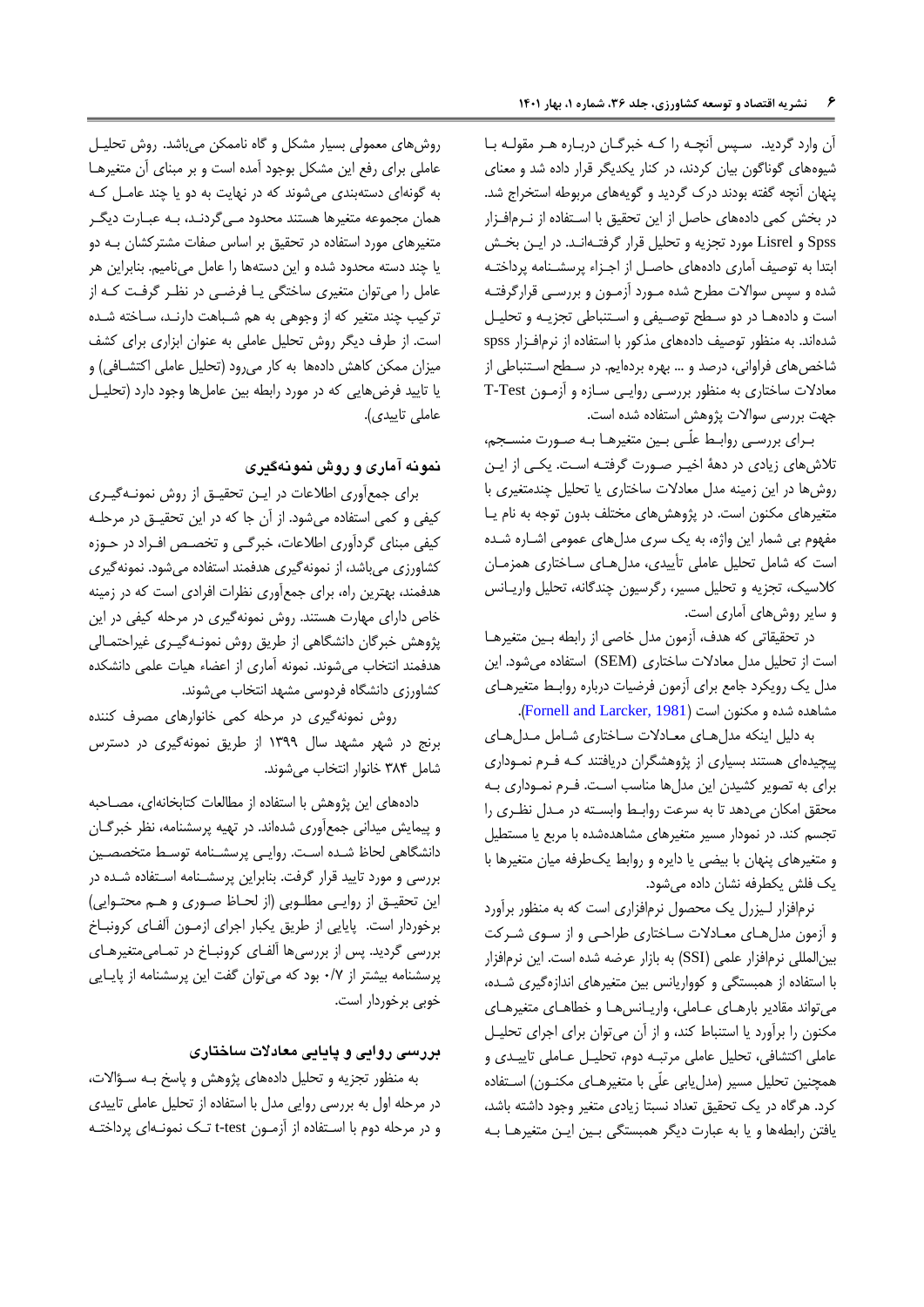میشود. کره در مرحلره اول از نررم اهرزار لیرزرل و در مرحلره دوم از نرمافزار spss استفاده شده است.

جهت تعیین پایایی پرسشنامه از معیار ضریب آلفای کرونباخ ۰ استفاده شده است (Fornell and Larcker, 1981). این ضریب از تا ۱ متغیر است و مقادیر بالای ۰/۷ این ضریب بیانگر پایایی پرسشنامه میباشد و مقادیر کمتر از 1۶ نامطلوب ارزیابی میشود.

<span id="page-6-0"></span>تحلیل عاملی تاییدی برای بررسی دقت و اهمیت نشانگرها انتخاب شده است که نشان میدهد آیا نشانگرها ساختارهای عـاملی مناسبی را جهت اندازهگیری سازههای مورد مطالعه در مدل تحقیق فراهم میآوردند. جهت بررسی این موضوع از مقـادیر تـی (t-value) استفاده می شود که اگر بزرگ تر از ۱/۹۶ یا کوچکتر از ۱/۹۶- باشـند،

در سطح اطمینان ۹۵٪ نشانگرها ساختارهای عاملی مناسبی را جهت اندازه گیری ابعاد مورد مطالعه در مدل تحقیق فراهم میکنند.

### **نتایج و بحث**

در این بخش ابتدا به توصیف ویژگیهای اقتصادی و اجتماعی افراد تکمیل کننده پرسشنامه پرداخته می شود. جدول ۱ برخی آمارهـای مربـوط بـه متغیرهـای جنسـیت، وضـعیت تأهـل، سـن، تحصیالت، تعااد اهراد خانوار، میزان درآما و نوع مصر برنج را نشان میدهد.

|                                                    | Table 1- Descriptive statistics of some important variables studied |                  |
|----------------------------------------------------|---------------------------------------------------------------------|------------------|
| ویژگی های آماری پاسخ دهندگان                       |                                                                     | فراواني          |
| <b>Statistical characteristics of respondents</b>  |                                                                     | <b>Abundance</b> |
|                                                    | مر د<br>(Man)                                                       | 193              |
| جنسيت<br>(Gender)                                  | زن<br>(Female)                                                      | 191              |
| وضعيت تأهل                                         | متأهل<br>(Married)                                                  | 325              |
| (Marital status)                                   | مجرد<br>(Single)                                                    | 59               |
|                                                    | زیر دیپلم<br>(High school)                                          | 33               |
| ميزان تحصيلات<br>(Education level)                 | ديپلم و فوق ديپلم<br>(Diploma and post-diploma)                     | 113              |
|                                                    | لیسانس و بالاتر<br>(Bachelor and higher)                            | 238              |
|                                                    | كمتر از 4نفر<br>(Less than 4 people)                                | 182              |
| تعداد اعضا خانوار<br>(Number of household members) | 4 نفر<br>(4 people)                                                 | 148              |
|                                                    | بیشتر از 5 نفر<br>(More than 5 people)                              | 54               |
|                                                    | كمتر از 2 ميليون تومان<br>(Less than 2 million tomans)              | 31               |
| میزان درآمد خانوار                                 | بين 2 تا 4 ميليون تومان<br>(Between 2 and 4 million tomans)         | 149              |
| (Household income)                                 | بين 4 تا 6 ميليون تومان<br>(Between 4 and 6 million tomans)         | 135              |
|                                                    | بیش از 6 میلیون تومان<br>(More than 6 million tomans)               | 69               |
| نوع مصرف برنج                                      | ايرانى<br>(Iranian)                                                 | 235              |
| (Type of rice consumption)                         | خارجى<br>(Foreign)                                                  | 149              |

|  |  |  | جدول ۱- آمارهای توصیفی برخی متغیرهای مهم مورد مطالعه |  |
|--|--|--|------------------------------------------------------|--|
|--|--|--|------------------------------------------------------|--|

مأخذ: یاهتههای پژوهش

Source: Research Findings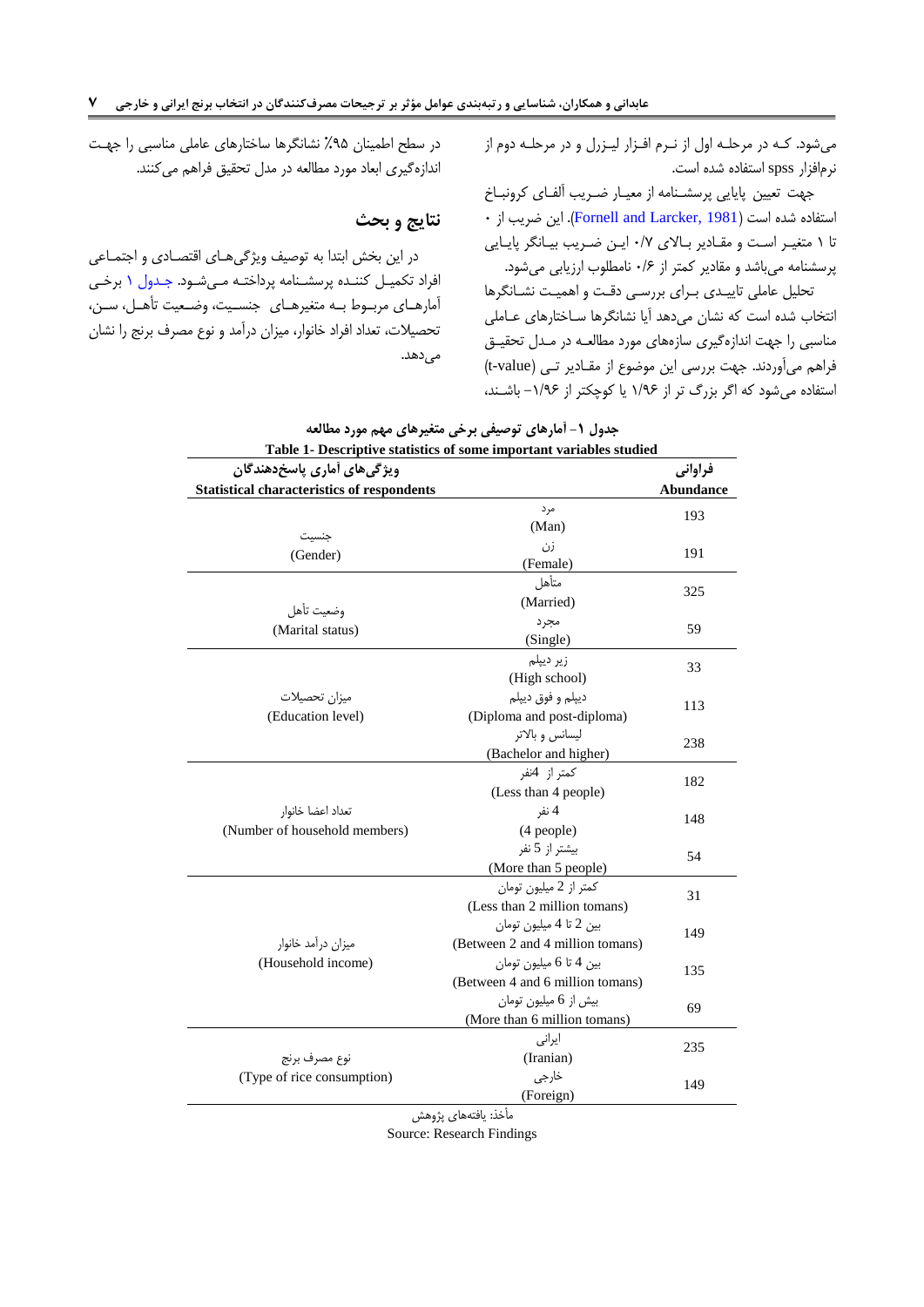<span id="page-7-0"></span>

| <b>۸ د</b> د نشریه اقتصاد و توسعه کشاورزی، جلد ۳۶، شماره ۱، بهار ۱۴۰۱ |  |
|-----------------------------------------------------------------------|--|
|-----------------------------------------------------------------------|--|

| جدوں 1– بررسی میران اھمیت تویہ ھای موتر بر ترجیحات مصرف تنبدیان در انتخاب محصول برنج داخلی یا خارجی                                            |                |         |           |                         |
|------------------------------------------------------------------------------------------------------------------------------------------------|----------------|---------|-----------|-------------------------|
| Table 2- Examining the importance of items affecting consumer preferences in choosing domestic or foreign rice products                        |                |         |           |                         |
| گویههای موثر بر ترجیحات مصرفکنندگان در انتخاب محصول برنج داخلی یا خارجی                                                                        | كمترين         | بيشترين | ميانگين   | انحراف معيار            |
| (Items affecting consumer preferences in choosing domestic or foreign rice<br>product)                                                         | (Min)          | (Max)   | (Average) | (Standard<br>deviation) |
| اهمیت ظاهر و قد کشیده تر برنج قبل از خرید                                                                                                      |                | 5       | 3.758     | 0.937                   |
| (Importance of appearance and taller rice before buying)                                                                                       |                |         |           |                         |
| اهميت ظاهر و ميزان قد كشيدن برنج بعد از پخت                                                                                                    | $\mathbf{1}$   | 5       | 4.115     | 0.875                   |
| (The importance of the appearance and height of rice after cooking)                                                                            |                |         |           |                         |
| اهمیت داشتن رنگ سفید دانه برنج در هنگام خرید                                                                                                   | $\mathbf{1}$   | 5       | 3.844     | 0.889                   |
| (The importance of rice grain white color when buying)                                                                                         |                |         |           |                         |
| اهمیت عطر و بو برنج در هنگام خرید                                                                                                              | $\overline{c}$ | 5       | 4.424     | 0.711                   |
| (The importance of rice aroma when buying)                                                                                                     |                |         |           |                         |
| اهمیت نداشتن خرده برنج و یکدست بودن برنج در هنگام خرید                                                                                         | 2              | 5       | 4.357     | 0.758                   |
| (The importance of small pieces of rice and uniformity of rice when buying)                                                                    | $\overline{c}$ | 5       | 4.451     |                         |
| اهميت بافت برنج (نرم بودن) بعد از پخت                                                                                                          |                |         |           | 0.699                   |
| (The importance of rice texture (softness) after cooking)                                                                                      | $\mathfrak{2}$ | 5       | 4.461     | 0.757                   |
| اهمیت سلامت برنج از نظر اطمینان از استفاده نکردن از کود و سم و نداشتن فلزات سنگین                                                              |                |         |           |                         |
| (The importance of rice health in terms of ensuring the use of fertilizers and pesticides<br>and the absence of heavy metals)                  |                |         |           |                         |
| اهميت ارگانيک بودن برنج                                                                                                                        | $\mathbf{2}$   | 5       | 4.346     | 0.807                   |
| (The importance of rice being organic)                                                                                                         |                |         |           |                         |
| انتخاب برنج ایرانی در صورت هم قیمت بودن برنج ایرانی و خارجی                                                                                    | $\mathbf{1}$   | 5       | 4.669     | 0.687                   |
| (Choosing Iranian rice if Iranian and foreign rice are at the same price)                                                                      |                |         |           |                         |
| انتخاب برنج خارجي در صورت هم قيمت بودن برنج ايراني و خارجي                                                                                     | $\mathbf{1}$   | 5       | 1.862     | 1.246                   |
| (Choosing foreign rice if Iranian and foreign rice are at the same price)                                                                      |                |         |           |                         |
| اهميت اندازه بسته برنج (كيسه) برنج                                                                                                             | $\mathbf{1}$   | 5       | 3.419     | 0.990                   |
| (Importance of rice package size (bag))                                                                                                        |                |         |           |                         |
| اهمیت نوع بسته بندی برنج                                                                                                                       | $\mathbf{1}$   | 5       | 3.549     | 0.955                   |
| (The importance of the type of rice packaging)                                                                                                 |                |         |           |                         |
| اهمیت کیسه کنفی در انتخاب برنج                                                                                                                 | $\mathbf{1}$   | 5       | 3.693     | 1.112                   |
| (The importance of hemp bag in rice selection)                                                                                                 |                |         |           |                         |
| اهمیت کیسه پلاستیکی در انتخاب برنج                                                                                                             | $\mathbf{1}$   | 5       | 2.234     | 1.155                   |
| (The importance of plastic bags in choosing rice)                                                                                              |                |         |           |                         |
| اهمیت عرضه برنج به صورت فله ای                                                                                                                 | $\mathbf{1}$   | 5       | 3.003     | 1.085                   |
| (The importance of supplying rice in bul)                                                                                                      | $\mathbf{1}$   | 5       | 4.021     |                         |
| اهمیت قید کشور یا شهر محل تولید روی بسته بندی                                                                                                  |                |         |           | 0.956                   |
| (The importance of the country or city of production on the packaging)                                                                         | $\mathbf{1}$   | 5       | 4.125     | 0.911                   |
| اهمیت قید سال تولید و بهترین زمان استفاده برنج روی بسته بندی<br>(The importance of the year of production and the best time to use rice on the |                |         |           |                         |
| packaging)                                                                                                                                     |                |         |           |                         |
| اهميت قيد جدول ارزش غذايي برنج روى بسته بندى                                                                                                   | $\mathbf{1}$   | 5       | 3.859     | 0.946                   |
| (The importance of stating the nutritional value of rice on the packaging)                                                                     |                |         |           |                         |
| اهمیت قید قیمت برنج روی بسته بندی                                                                                                              | $\mathbf{1}$   | 5       | 3.977     | 0.941                   |
| (The importance of stating the price of rice on the packaging)                                                                                 |                |         |           |                         |
| اهمیت نوع فروشگاه یا مرکز خرید که از آن برنج تهیه می شود                                                                                       | $\mathbf{1}$   | 5       | 3.651     | 1.051                   |
| (The importance of the type of store or shopping center from which rice is made)                                                               |                |         |           |                         |
| اهمیت مسیر و محل فروشگاه برای خرید برنج                                                                                                        | $\mathbf{1}$   | 5       | 3.406     | 1.033                   |
| (The importance of the route and location of the store to buy rice)                                                                            |                |         |           |                         |
| اطمينان نداشتن از تبليغات در انتخاب محصول برنج                                                                                                 | $\mathbf{1}$   | 5       | 3.724     | 1.033                   |
| (Uncertainty about advertising in choosing a rice product)                                                                                     |                |         |           |                         |
| تأثیر گذار تر بودن تبلیغات تلویزیونی در انتخاب برنج نسبت به بقیه رسانه ها                                                                      | $\mathbf{1}$   | 5       | 2.563     | 1.184                   |
| (TV commercials are more effective in choosing rice for the rest of the media)                                                                 | $\mathbf{1}$   | 5       |           | 0.964                   |
| تأثیر گذار بودن توصیه فروشنده برای خرید نوع خاصی از برنج                                                                                       |                |         | 3.294     |                         |
| (The effectiveness of the seller's advice to buy a certain type of rice)                                                                       | $\mathbf{1}$   | 5       | 3.146     | 1.059                   |
| تأثيرگذار بودن تخفيف قيمت يک نوع خاص از برنج در انتخاب برنج<br>(Influence of price discount of a certain type of rice-on-rice selection)       |                |         |           |                         |
| تأثیرگذار بودن بسته های تشویقی برای خرید برنج                                                                                                  | $\mathbf{1}$   | 5       | 3.029     | 1.073                   |
| (The effectiveness of incentive packages for buying rice)                                                                                      |                |         |           |                         |
| تأثیر گذار بودن برگزاری جشنوارههاو نمایشگاههای فصلی برای معرفی محصول برنج                                                                      | $\mathbf{1}$   | 5       | 3.195     | 1.138                   |
| (The effectiveness of holding festivals and seasonal exhibitions to introduce rice                                                             |                |         |           |                         |
| products)                                                                                                                                      |                |         |           |                         |

**جدول -2 بررسی میزان اهمیت گویه های موثر بر ترجیحات مصرف کنندگان در انتخاب محصول برنج داخلی یا خارجی**

مأخذ: یاهتههای پژوهش Source: Research Findings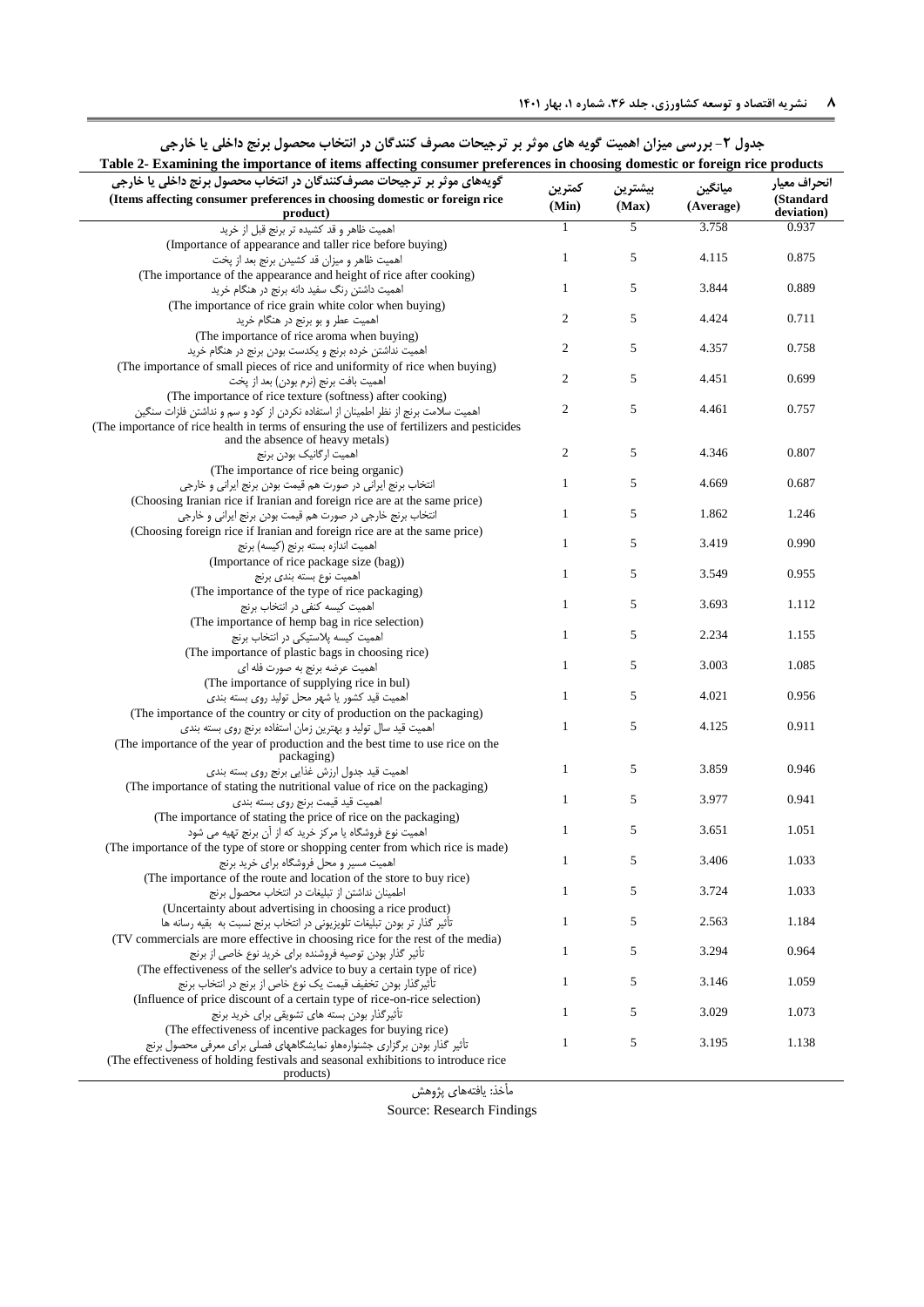نتایج حاصل از ایـن مطالعـه نشـان داد کـه ۵۰/۳ درصـد پاسخ دهندگان مرد میباشند و ۸۴/۶ درصد متاهل مهیباشند. از نظر رده سنی بیشترین فراوانی مربوط به افراد ۴۰ تا ۵۰ سال است کـه ۳۳/۹ درصد از پاسخ دهنـدگان را بـه خـود اختصـاص داده اسـت. از نظـر تحصیلات پاسخ دهندگان فراوانی افرادی که دارای مدرک لیسانس هستند با ۳۳/۶ درصد بیشترین میزان را دارا میباشند. خانواده های چهار نفره با 48/7 درصا بیشتر پاتر دهنرانان را شرامل مری شرود. ۳۸/۸ درصد افرادی که به پرسشنامه پاسخ دادهاند درآمدی بین ۲ تا ۴ میلیـون را دارنــد و ۵۲/۱ آنهــا کارمنــد مــیباشــند. ۶۱/۲ درصــد مصرف کنندگان برنج ایرانی و بقیه افراد برنج خارجی مصرف می کنند.

# **بررسی توصیفی عوامل موثر بر ترجیحات مصرف کنندگان در انتخاب محصول برنج داخلی یا خارجی**

<span id="page-8-0"></span>در این بخش میانگین میزان تاثیر عوامل هفتگانه و گویـههای مؤثر بر ترجیحات مصر کننانان در انتخاب محصول برنج داخلی یا خارجی به صورت مجزا بررتی میشود. نتایج بررتی توصیفی عوامل در جااول زیر نمایش داده میشود.

طبق جدول ٢ پنج گویهای که بر ترجیحات مصرف کنندگان در انتخاب محصول برنج داخلی یا خارجی دارای تاثیر بیشتری نسبت بره سایر گویهها هستند، عبارتند از: انتخاب بـرنج ایرانـی در صـورت هـم قیمت بودن برنج ایرانی و خارجی، با میانگین ،3/551 اهمیت طعرم و مزه برنج بعد از پخت با میانگین ۴/۶۰۹، اهمیت عطر و بو برنج بعد از پخت مهم با میانگین ۴/۵۷۶، اهمیت مخلوط نبودن با برنج دیگر در هنگام خریا با میانگین 3/798 و اهمیت تالمت برنج از نظر اطمینان از استفاده نکردن از کود و سم و نداشتن فلزات سـنگین بـا میـانگین .3/359

همچنین بر اساس اطلاعلات این جدول، انتخاب برنج خارجی در صورت هم قیمت بودن بـرنج ایرانـی و خـارجی بـا میـانگین ۱/۸۷۲، اهمیت کیسه پلاستیکی در انتخـاب بـرنج بـا میـانگین ،۲/۲۳۴ تأثیرگذارتر بودن تبلیغات تلویزیونی در انتخاب بـرنج نسـبت بـه بقیـه رسانهها با میانگین ،7/۵۶۳ اهمیت عرضه برنج به صورت فلهای با میانگین ۳/۰۰۳ و تأثیرگذار بودن بستههای تشویقی برای خرید بـرنج با میانگین 4/201 بهترتیب کمترین تأثیر را بر انتخاب بررنج داخلری و خارجی داشتهاند.

| Table 3- The effect of factors affecting consumer preferences in choosing domestic or foreign rice products                                                        |                 |                  |                      |                                         |
|--------------------------------------------------------------------------------------------------------------------------------------------------------------------|-----------------|------------------|----------------------|-----------------------------------------|
| عوامل موثر بر ترجیحات مصرف کنندگان در انتخاب محصول برنج داخلی یا خارجی<br>(Factors affecting consumer preferences in choosing domestic or<br>foreign rice product) | كمترين<br>(Min) | بيشترين<br>(Max) | ميانگين<br>(Average) | انحراف معيار<br>(Standard<br>deviation) |
| ظاهر محصول<br>(Product appearance)                                                                                                                                 | 1.00            | 5                | 3.905                | 0.740                                   |
| كيفيت<br>(Quality)                                                                                                                                                 | 2.71            | 5                | 4.463                | 0.517                                   |
| سلامت<br>(Health)                                                                                                                                                  | 2.00            | 5                | 4.405                | 0.716                                   |
| قىمت<br>(price)                                                                                                                                                    | 1.00            | 5                | 4.404                | 0.538                                   |
| بسته بندی<br>(Packaging)                                                                                                                                           | 1.22            | 5                | 3.542                | 0.532                                   |
| توزيع<br>(Place)                                                                                                                                                   | 1.00            | 5                | 3.529                | 0.915                                   |
| ترفيع<br>(Promotion)<br>$\epsilon$                                                                                                                                 | 1.00            | 5                | 3.158                | 0.734                                   |

**جدول -3 بررسی میزان تاثیر عوامل مؤثر بر ترجیحات مصرفکنندگان در انتخاب محصول برنج داخلی یا خارجی**

مأخذ: یاهتههای پژوهش

Source: Research Findings

برنج داخلی یا خارجی هستنا و نحوه ترهیرع و تررویج بررنج و مکران توزیع کمتـرین تـأثیر را بـر ترجیحـات مصـرفکننـدگان در انتخـاب محصول برنج داخلی یا خارجی داشته اتت. بر اتاس اطالعرات ایرن جاول ظاهر محصول و بستهبنای نیز در میانه این طیف، متغیرهرایی

نتایج جدول ۳ که به بررسی عوامل مؤثر بر ترجیحات مصرف کنندگان در انتخاب محصول برنج داخلی یـا خـارجی پرداختـه است، بیـانگر ایـن اسـت کـه کیفیـت، سـلامت محصـول و قیمـت، مهمترین متغیرهای مؤثر بر ترجیحـات مصـرف کننـدگان در انتخـاب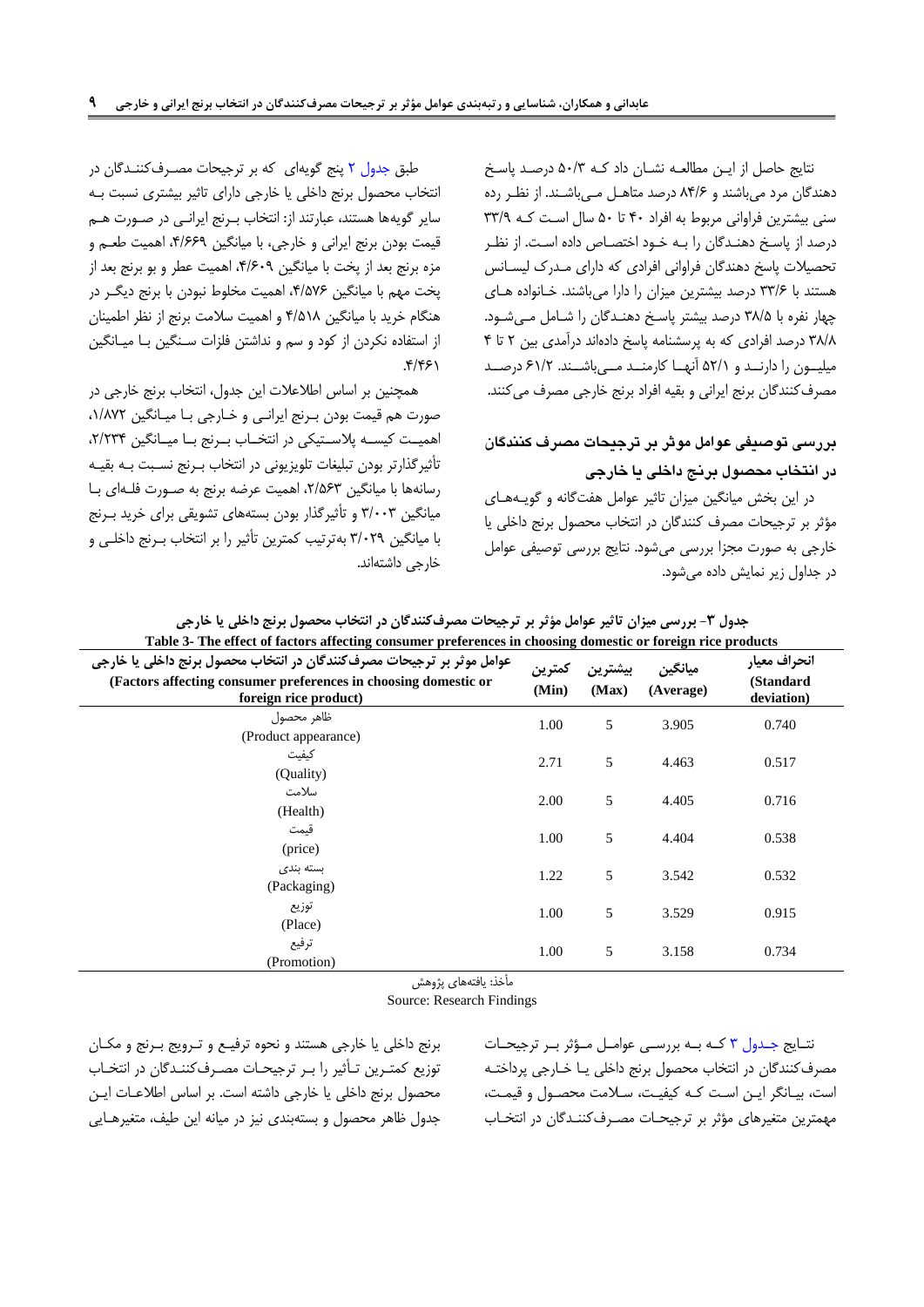هستنا که به ترتیب، بر ترجیحات مصر کننرانان در انتخراب بررنج داخلی و خارجی اثر گذار بودهاند.

### **تجزیه و تحلیل و نتایج مدل سازی معادالت ساختاری**

جهت بررسی روایی سازه تحلیل عاملی تاییدی مورد استفاده قرار میگیرد (Hooman, 2008). ایـن مـدل مبتنـی بـر اطلاعـات پـیش تجربی درباره ساختار داده است و قبل از انجـام تحلیـل مسـیر (مـدل ساختاری)، ابتدا باید تحلیل عاملی تاییدی (مدل انـدازهگیـری) انجـام شود و در واقع به بررسی این موضوع پرداخته میشود که آیا سـوالات انتخاب شده ساختارهای عاملی مناسبی را جهت اندازهگیری ابعاد مورد مطالعه در مدل تحقیق فراهم میآوردند. در تحلیل عاملی تائیدی هـر

چه میزان بار عاملی به عدد یک نزدیک تر باشد در واقع گویای ایـن مسئله است که سوالات پرسشـنامه ارتبـاط قـویتری بـا متغیـر هـای مکنون دارند و اگر میزان بار عاملی صفر باشد ایـن بـه معنـای عـدم ارتباط بین سوال پرسشنامه با متغییر مکنون است. بار عاملی منفی به معنای معکوس بودن جهت اثرگذاری سـوال پرسشـنامه بـر متغیـر مکنون است. مقدار بار عاملی کوچکتر از ۰/۴ و یا مقدار آمـاره t بـین ۱/۹۶ و ۱/۹۶ باید از مدل حذف شود.

نتایج تحلیل عاملی تائیدی عوامل مؤثر بر ترجیحات مصرف کنندگان در انتخاب محصول برنج داخلی یا خارجی در نمودارهای زیر نشان داده شده است.



**نمودار -1 مقادیر آماره t برای تحلیل عاملی تائیدی عامل ظاهر محصول Figure 1- Statistical values of t for confirmatory factor analysis of product appearance factor**

<span id="page-9-0"></span>طبق نمودار ۰، همه ۳ گویه مربوط به ظاهر محصول شامل ظاهر و قا کشیاه تر برنج قبل از خریا، ظاهر و قا کشیاه ترر بررنج بعرا از پخت و داشتن رنگ سفید دانه برنج در هنگام خرید، می تواننـد عامـل

مورد نظر را بوجود آورند. زیرا مقدار آماره t برای همه ۳ گویه از عـدد 9/15 بیشتر اتت. لذا تؤاالت پرتشنامه مربوط به ظاهر محصرول، از روایی مناتب برخوردار هستنا.



**Figure 2- Statistical values of t for confirmatory factor analysis of quality factor**

نبودن با برنج دیگر در هنگام خریا، کهنگی و تازنی برنج، عطر و برو برنج بعـد از پخـت، طعـم و مـزه بـرنج بعـد از پخـت و بافـت بـرنج <span id="page-9-1"></span>طبق [نمودار](#page-9-1) ۲، همه ۷ گویه مربوط به عامل کیفیت، شامل عطر و بو برنج در هنگام خریا، نااشتن خرده برنج در هنگام خریرا، مخلروط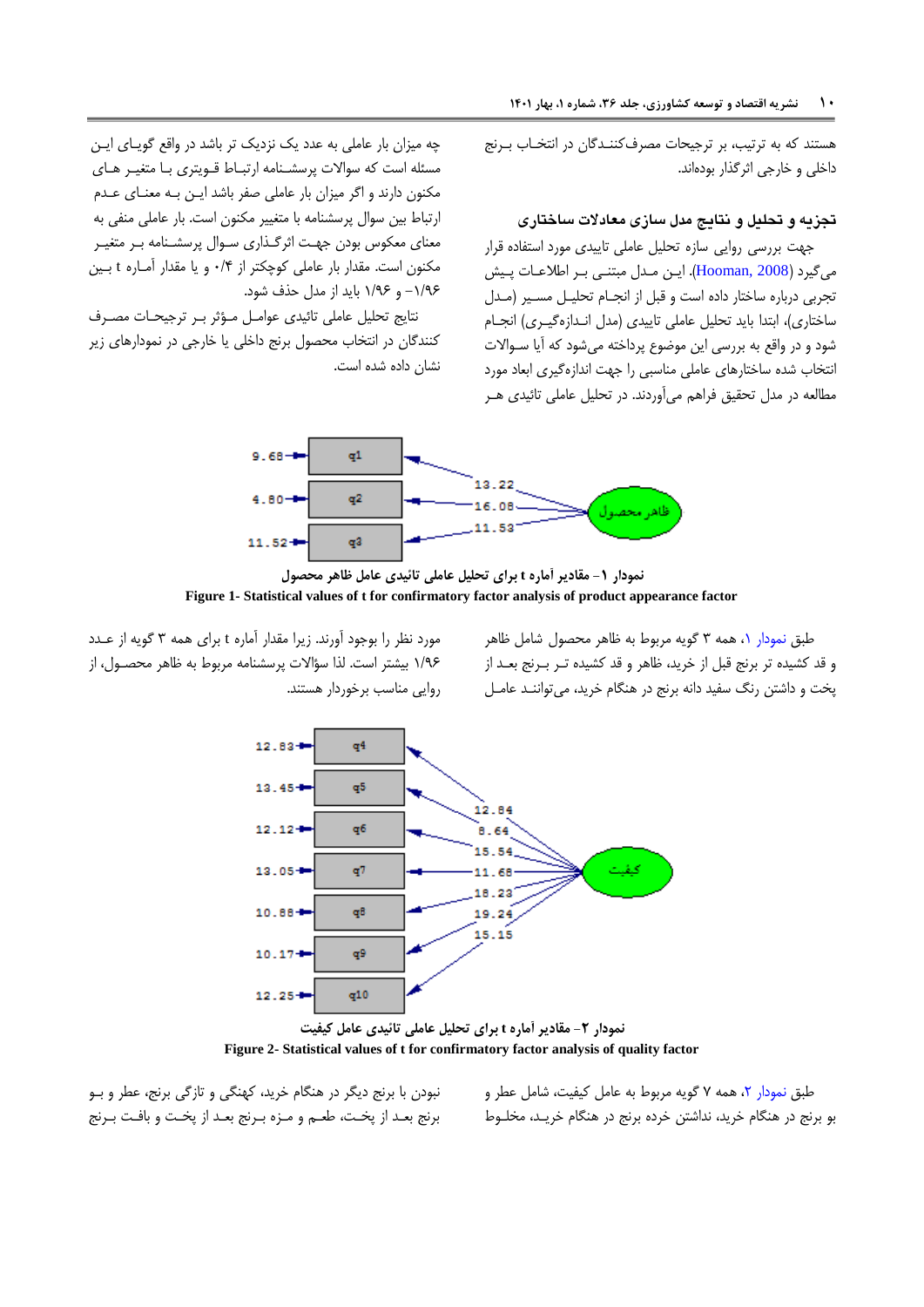(نرمبودن) بعد از پخت می توانند عامل مورد نظر را بوجود آورنـد. زیــرا مقدار آماره t برای همه ۷ گویه از عدد ۱/۹۶ بیشتر است. لذا سـوالات پرتشنامه مربوط به عامل کیفیت، از روایی مناتب برخوردار هستنا. طبق نمودار ٣، همه ٢ گويه مربوط به عامل سلامت، شامل سلامت برنج از نظر اطمینان از استفاده نکردن کود و سـم و نداشـتن

<span id="page-10-0"></span>فلزات سنگین و ارگانیگ بودن برنج مـیتواننـد عامـل مـورد نظـر را بوجود آورند. زیرا مقدار آماره t برای همه ۲ گویه از عدد ۱/۹۶ بیشتر اتت. لذا تواالت پرتشنامه مربوط به عامل تالمت، از روایی مناتب

برخوردار هستند.

طبق نمودار ۴، همه ۲ گویه مربوط به عامل قیمت، شامل انتخاب برنج ایرانی درصورت هم قیمت بودن برنج ایرانی و خارجی و انتخاب برنج خرارجی در صرورت هرم قیمرت برودن بررنج ایرانری و خرارجی می توانند عامل مورد نظر را بوجود آورند. زیرا مقدار آماره t برای همـه 0 نویه از عاد 9/15 بیشتر اتت. لذا ترواالت پرتشرنامه مربروط بره عامل قیمت، از روایی مناتب برخوردار هستنا.



**نمودار -3 مقادیر آماره t برای تحلیل عاملی تائیدی عامل سالمت Figure 3- Values of t-statistic for confirmatory factor analysis of health factor**



**نمودار -4 مقادیر آماره t برای تحلیل عاملی تائیدی عامل قیمت Figure 4- Statistical values of t for confirmatory factor analysis of price factor**

<span id="page-10-1"></span>

<span id="page-10-2"></span>**نمودار -5 مقادیر آماره t برای تحلیل عاملی تائیدی عامل بستهبندی Figure 5- Statistical values of t for confirmatory factor analysis of packaging agent**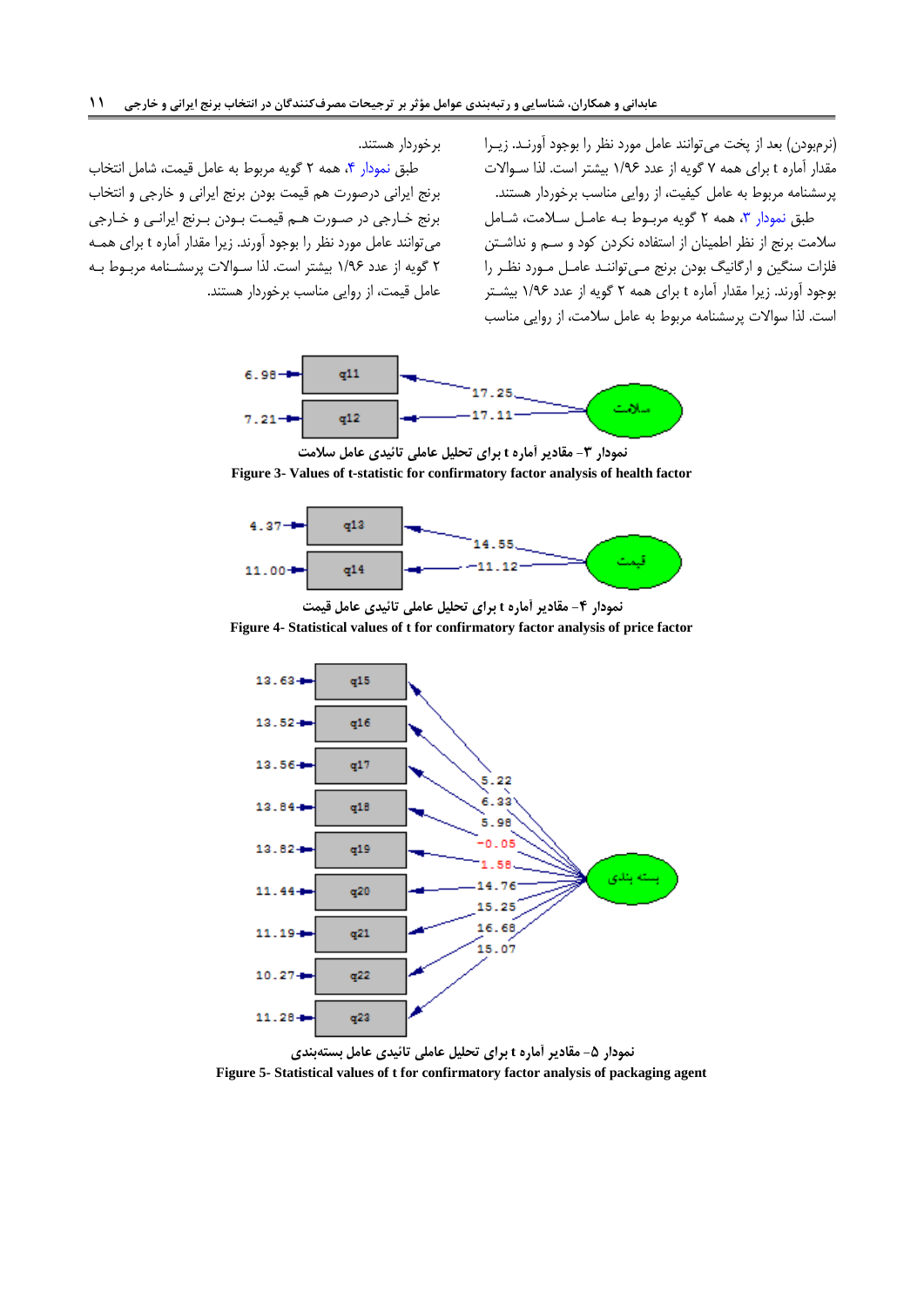<span id="page-11-0"></span>طبق نمودار ۵، همه ۹گویه مربوط به بستهبندی، شامل اندازه بسته برنج (کیسه)، نوع بستهبندی، ترجیح انتخاب کیسه کنفی، ترجیح انتخاب کیسه پالتتیکی، عرضه برنج به صورت هلهای، قیا کشور یرا شهر محل تولید، قید سال تولید و بهترین زمـان اسـتفاده بـرنج، قیـد جدول ارزش غذایی برنج، قید قیمت برنج روی بستهبندی مے تواننـد عامل مورد نظر را بوجود آورند. زیرا مقدار آماره t برای همه ۹ گویه به جـز گویـههـای ۱۸ و ۱۹ از عـدد ۱/۹۶ بیشـتر اسـت. لـذا سـوالات پرسشنامه مربوط به بستهبندی، از روایی مناسب برخوردار هستند. گویههای ۱۸ و ۱۹ عبارتند از: " اهمیت کیسه پلاستیکی در انتخـاب

محصول برنج"و "اهمیت عرضه برنج به صورت هلهای". بنرابراین دو گویه ۱۸ و ۱۹ حذف شدند.

طبق نمودار ۶، هر ۲ گویه مربوط به عامل توزیـع، شـامل نـوع هروشگاه یا مرکز خریرا و مسریر محرل هروشرگاه بررای خریرا بررنج میتوانند عامل مورد نظر را بوجود آورند. زیرا مقدار آماره t برای همـه 0 نویه از عاد 9/15 بیشتر اتت. لذا ترواالت پرتشرنامه مربروط بره عامل توزیع، از روایی مناتب برخوردار هستنا.



**نمودار -6 مقادیر آماره t برای تحلیل عاملی تائیدی عامل توزیع Figure 6- Statistical values of t for confirmatory factor analysis of the distribution factor**



**نمودار -7 مقادیر آماره t برای تحلیل عاملی تائیدی عامل ترویج Figure 7- Statistical values of t for confirmatory factor analysis of promotion factor**

### **نتیجهگیری و پیشنهادها**

نتایج این مطالعه نشان داد که بستههای تشویای و تبلیغات ترأثیر کمی در ترجیحات مصرف کننده برنج داخلی یا خارجی میگذارد. همچنین در صورت هم قیمت بودن بررنج ایرانری برا بررنج خرارجی، مصرف کنندگان برنج خارجی را انتخاب نمیکنند و بـرنج ایرانـی بـه برنج خارجی ترجیح میدهنا. در نهایت میزان تراثیر همره عوامرل برر ترجیحات مصرف کنندگان در انتخاب محصول برنج داخلی یا خـارجی در حد زیاد است و تمامیگویـههـا در حـد زیـاد در انتخـاب مصـرف

<span id="page-11-1"></span>طبق نمودار ۷، همـه ۶ گویـه مربـوط بـه عامـل تـرویج، شـامل اطمینان به تبلیغات برنج، تأثیرنذار تر بودن تبلیغات تلویزیونی نسربت به بقیه رسانهها، توصیه فروشنده برای خرید یک نوع خاصی از بـرنج، تخفیف قیمت یک نوع خاصی از برنج، بستههای تشویقی برای خریـد برنج، برگزاری جشنوارها و نمایشگاههای فصلی میتوانند عامل مورد نظر را بوجود آورند. زیرا مقدار آماره t برای همه ۶ گویه از عدد ۱/۹۶ بیشتر اتت. لذا تواالت پرتشنامه مربوط به عامرل تررویج، از روایری مناسب برخوردار هستند.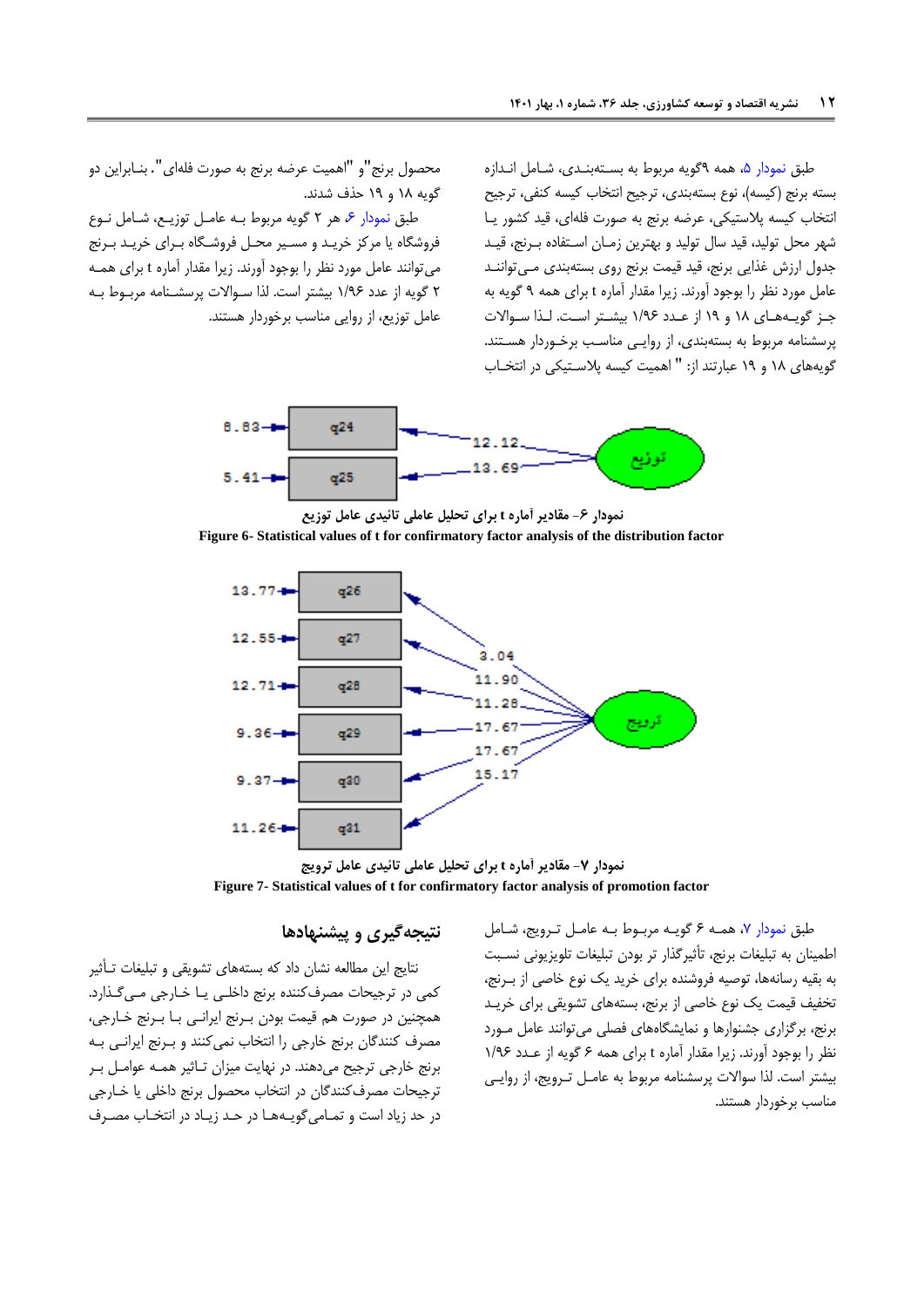پخت و انتخاب نوع برنج توسط شهروندان شهر مشـهد دارای رابطـه منفی و معنیداری است به بیان دیگر کسانی که برنج ایرانی مصـرف میکنند بیشتر از کسانی که برنج خارجی مصرف میکنند این متغیرها بر انتخاب آنها تأثیرگذارتر است. نتایج بدست آمده از این پـژوهش بـا پژوهشهای احمای و همکاران )2018 .,*al et* [Ahmadi](#page-13-11)ش، انصراری و همکراران ) [2013 .,](#page-13-20)*al et* Ansariش، ژو و همکراران [\)](#page-14-1) .,*[al et](#page-14-1)* Xu [2020](#page-14-1)ش، کیکررو و همکرراران ) [2017 .,](#page-13-14)*al et* Kiekoش، ایبیتویرره و همکاران )2014 .,*al et* [Ibitoye](#page-13-16)ش دلساک و همکراران [\)](#page-13-2) *et* [Dolsak](#page-13-2) [2020 .,](#page-13-2)*al*ش، اعظرم و علری ) [2019 ,Ali and Azzam](#page-13-0)ش، ترلیمان و همکاران همخوانی دارد. براساس نتایج به دست آمده از این پـژوهش پیشنهاد میشود، با در نظر نرهتن ظرهیتهای بالاوه موجود در ایرران برای کشت محصول برنج با اهزایش کیفیرت بررنج تولیرای، کراهش واردات بی رویـه ایـن محصـول و اسـتفاده از کیفیـت و بازارپسـندی مصرف کنندگان، به رقابت با محصـولات کـم کیفیـت و ارزان قیمـت خارجی پرداخته شود. بر اساس نتایج این پژوهش که قیمت را یکی از مهمترین عوامل اثرگذار بر مصرف برنج داخلـی در مقایسـه بــا بــرنج خارجی شناسایی نموده است، این اقدامات زمانی میتواند منجر به ارتقای میزان مصرف برنج داخلی در مقایسه با برنج خارجی شـود کـه تمهیداتی در زمینه افزایش عملکرد، کاهش هزینههای تولید و ارتقای بهرهوری در کشت برنج داخلی انایشیاه شود تا از این طریق بر تطح قیمت تعادلی برنج داخلی در بازار تأثیرنذار بوده و آن را کاهش دها و با افزایش سطح تقاضای مصرفکننده، ضمن تأمین خواست متقاضیان برنج داخلی، سود تولیدکنندگان و عرضه کنندگان برنج داخلی (که با انتقال تابع عرضه به سمت راست و کاهش قیمت برنج داخلی مواجـه شدهاند) از طریــق فـروش بیشــتر محصــول ارتقــا داد. همچنــین درج اطلاعاتی از قبیل جدول ارزش غذایی، کد اصل بودن محصول، تاریخ تولید و تاریخ مصرف، نحوه پخت، نوع واریته برنج و شهر تولیدکننـده روی بستهبندیهای برنج نقش مهمی را در بازار میتواند ایف کند. توصیه میشـود بـا اسـتفاده از بسـتهبنـدیهـای کنفـی کـه تـرجیح مصرف کنندگان است با رنگها و ظاهری جدیـد باعـث جلـب توجـه مصرف کنندگان برای انتخاب برنج ایرانی استفاده کرد. همچنـین بـا آگاهی از سلیقه و خواست مصرف کنندگان مبی تـوان کیفیـت و تنـوع محصول ایرانی را به گونهای ارتقـا داد کـه موجـب افـزایش مصـرف ترانه محصول ایرانی نسبت به نمونره مشرابه خرارجی آن و اهرزایش درآمد کشاورزان و حمایت از تولید ملی شود.

علاوه بر موارد مذکور، بایستی سیاستهایی در خصوص توسعه کشاورزی ترغیبی اتخاذ شود تا کشاورزان به سـراغ بـذرهای اصـلاح شدهای با ظاهری کشیده تر و همچنـین عطـر و طعـم بهتـر و ارقـام کیفی که هزینه تمامشده پایین و کیفیت و بازدهی بالایی دارند، بروند، تا باعث افزایش مصرف کنندگان برنج ایرانـی نسـبت بـه بـرنج خارجی شوند و همچنین افزایش درآمد کشاورزان شود. نظر به اینکـه

کنندگان تأثیر گذار خواهد بود. بررسیها نشان داد که اگر برنج ایرانی و خارجی هم قیمت باشند و با حذف ارز دولتـی بـرنج خـارجی و هـم قیمت شدن برنج ایرانی و خارجی، مصرف کنندگان تمایل دارنـد بـرنج ایرانی را به دلیل عطر و طعم مطبوع مصر کننا. تبلیغات تلویزیرونی نمیتواند روی انتخـاب مصـرفکننـده تأثیرگـذار باشـد، چـون بـرنج محصولی است که باید هنگام خرید به رویت مصـرف¢کننـده برسـد و پس از بررسی ظاهر برنج آن را خریداری کند. بستههـای تشـویقی در خرید محصول برنج تـأثیر زیـادی در انتخـاب مصـرفکننـدگان نیـز نخواهد گذاشت پس بهتر است به جای هزینه برای برای بستههای تشویقی، تولیدکنندگان برنج بیشتر بر روی کیفیت بـرنج کـه یکـی از اولین ترجیحات مصر کننانان برای انتخاب محصول برنج میباشا، تلاش کنند. نتایج نشان داد که همه افراد مصرفکننده برنج، برنجی را برای مصرف انتخاب میکنند که اول از همه عطر و بو مطبوع هـم قبل از پخت و هم بعا از آن و همچنین نااشتن خرده برنج در هنگرام خرید و داشتن طعم و مزه مناسب بعد از پخت داشته باشـد. همچنـین سلامت برنج به عنوان دومین مولفه برنج مورد نظر مصـرف¢کننـدگان است، آنها برنجی را انتخاب می کننـد کـه از نداشـتن سـم و کـود و همچنین ارگانیک بودن آن اطمینان داشته باشـند. ظـاهر محصـول از نظر قد و شکل ظاهری بعد از پخت و رنگ برنج هنگام خرید در رتبه سوم قرار دارد. همچنین بستهبندی محصول ازنظر نـوع بسـتهبنـدی (فلهای یا بستهبندی)، ظاهر و اطلاعات درج شده در بستهبندی در رتبه بعدی قرار می گیرد. رتبه چهارم مربوط به توزیع محصـول بــرنج اتت که هم از نظر محل هروشگاه و دتترتی به هروشگاه در انتخاب مصرف کننده برنج موثر است. قیمت و تبلیغـات از نظـر نــوع رســانه، روابط عمومی و تشویق به خرید محصول در رتبـههـای پایـانی قــرار می گیرند. این نتایج نشان دهندهی آن است که که مصرف کنندگان به کیفیت برنج بیشتر از قیمت آن توجه میکننا علت مهم این امرر ایرن اتت که هزینه خریا برنج تهم کمی در درآما خانوار دارد، بنابراین با انجام عملیاتی برای بهبود کیفیت برنج، میتروان قیمرت بررنج را بره گونهای افزایش داد بدون اینکه از تقاضـای مصـرفکننـدگان کاسـته شود. با اطلاعات بدست آمده ا ز نمونه آماری، مشاهده شد که تمـامی اهراد در انتخاب برنج به عوامل خاصی از قبیل عطر، برو، یرک دترت بودن محصول در هنگام خرید دقت می کنند. بـرنج ایرانـی بـه علـت کیفیت، شرایط پخت و عطر و طعم خاص بعد از پخت، در بین اقشـار مختلف جامعه جایگاه خاصی دارد و همه اهراد جامعه خواتتار مصرر آن مـیباشـند. در انتخــاب بــرنج، نــوع بســتهبنــدی و انــدازه آن در اولویتهای اول خریداران نیست اما نقش بسزایی در بازار ایفا می کند. در بررسی های تکمیلی مشخص شد که بیشتر مصـرفکننـدگانی کـه برنج مصرف میکنند برنج ایرانی را انتخاب می کنند. نتایج نشان داد به ترتیب متغیرهای طعم برنج بعد از پخت، مخلـوط نبـودن بـا بـرنج دیگر، عطر بعد از پخت، عطر و بو در هنگام خرید، بافت بــرنج بعــد از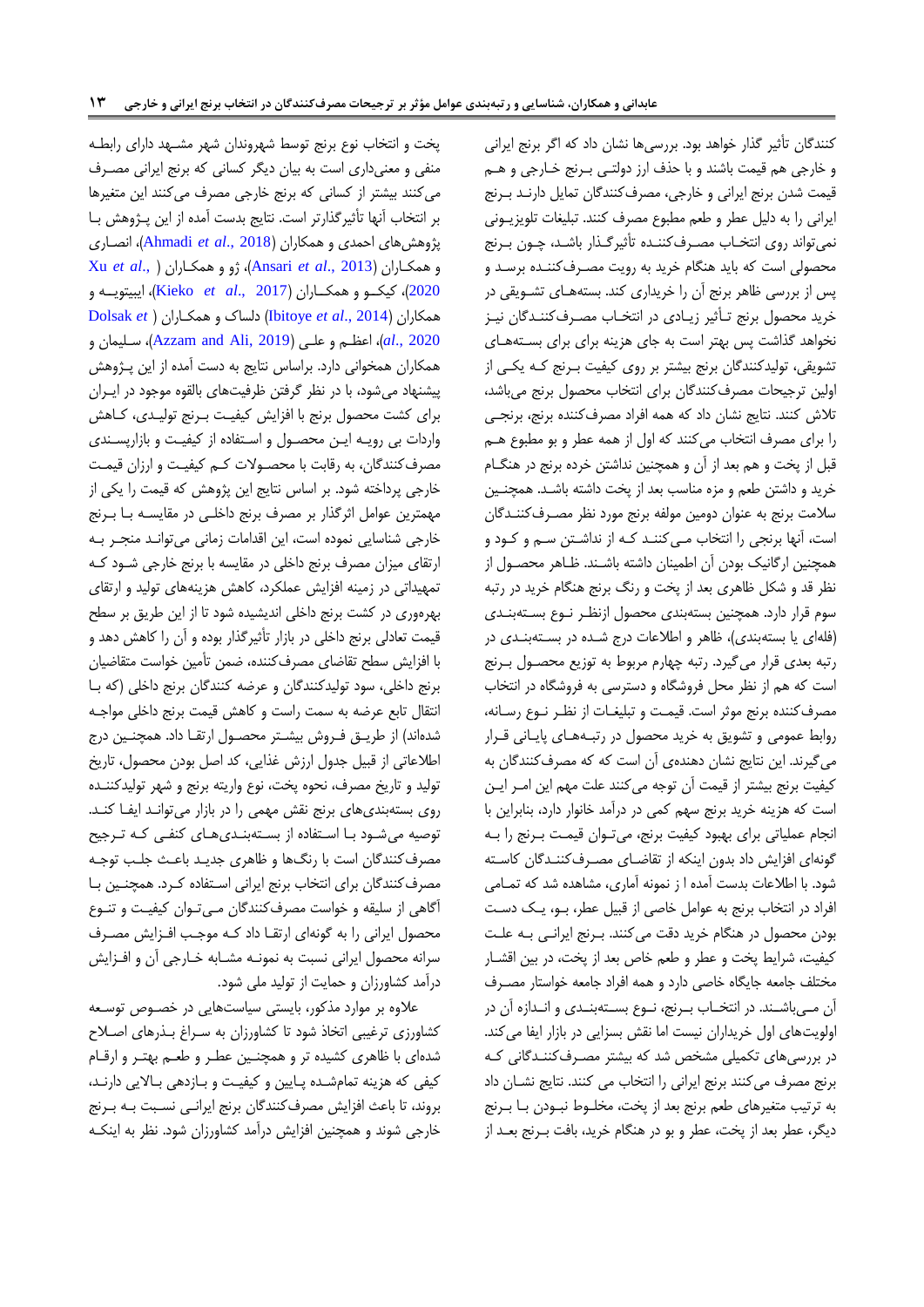به تمایل مصر کننانان به مصر بررنج برا کیفیرت، تصرمیماتی در خصوص استفاده از بستهبندیهای مناسب در مراحل بازاریـابی بـرنج گرفته شود تا ویژگیهای کیفی این محصـول تـا رسـیدن بـه دسـت مصر کننانان حفظ شود و محصولی با کیفیت در اختیرار آنران قررار گیرد.

در این مطالعه افراد با سطح تحصیلات بالاتر تمایل بیشـتر بـه خریـد برنج ارگانیک دارند، پیشنهاد می شود برای ارتقـای سـلامت جامعــه و افزایش آگاهی مصرف کنندگان و تولیدکنندگان در خصوص عـوارض ناشی از سـمهـا و کودهـای شـیمیایی و فوایـد مصـرف محصـولات ارگانیگ از طریق رسانهها اقدامات لازم انجام شود. به علاوه با توجـه

#### **منابع**

- <span id="page-13-11"></span>1. Ahmadi M., Hojjati M., and Abdshahi A. 2018. 2nd International Congress and 25th National Congress of Food Science and Technology of Iran, 1-8.
- <span id="page-13-20"></span>2. Ansari A., Moshrefjavadi M.H., and Jamshidi H. 2013. Investigating and ranking the most important reasons for the desire of domestic consumers to choose a foreign alternative product (Case study: Milad brand chocolate industry). Journal of New Marketing Research 2(9): 226-236.
- <span id="page-13-12"></span>3. Amirnejad H., Mirkarimi Sh., Tonekbar P., and Heidari N. 2019. Investigating Rice Consumers' Preferences Using Selection Modeling Approach with Emphasis on Domestic Production: A Case Study of Gorgan. Agricultural Economics Research 12(3): 302-279.
- <span id="page-13-17"></span>4. Anang B.T., Adjei Adjetey S.N., and Addy Abitiwe S. 2011. Consumer Preferences for Rice Quality Characteristics and the Effects on Price in the Tamale Metropolis, Northern Region, Ghana, International Journal of AgriScience 1(2): 67-74.
- <span id="page-13-8"></span>5. Ardestani M., Kazemnejad M., and Amjadi A. 2012. Investigating the economic situation and supportive approaches of rice in the world and Iran. Tehran: Ministry of Jihad for Agriculture, Research Institute for Planning, Agricultural Economics and Rural Development- Management of Research Findings and Information.
- <span id="page-13-0"></span>6. Azzam Z.A., and Ali N.N. 2019. The Relationship between Product Mix Elements and Consumer Buying Behavior– A Case of Jordan. Global Journal of Economics and Business 2(6): 375-384.
- <span id="page-13-15"></span>7. Cosmina M., Gallenti G., Marangon F., and Troiano S. 2015. Attitudes towards Honey among Italian Consumers: A Choice Experiment Approach. Paper Prepared for Presentation at the EAAE-AAEA Joint Seminar, Consumer Behavior in a Changing World: Food, Culture, and Society. Naples, Italy.
- <span id="page-13-2"></span>8. Dolsak J., Hrovatin N., and Zoric J. 2020. Analysing Consumer Preferences, Characteristics, and Behaviour to Identify Energy-Efficient Consumers. Sustainability 12(1): 2-19.
- <span id="page-13-18"></span>9. Fornell C., and Larcker D.F. 1981. Structural Equation Models with Unobeyable Variables and Measurement error. Journal of Marketing Research 18(1): 39-50.
- <span id="page-13-4"></span>10. Henrieta C., Aleksander K., and Dagmar B. 2015. Impact of Brand Name. Proceedings of Economics and Finance Business Economics Management (BEM) 34: 615-621.
- <span id="page-13-19"></span>11. Hooman H.A. 2008. Structural Equation Modeling Using LISREL Software, Tehran: University Humanities Study and Development Organization.
- <span id="page-13-5"></span>12. Hisolp M. 2011. An Overview of Branding and Brand name Measurement of on Line Marketers, Dynamic Logic Branding 101(1): 1-22.
- <span id="page-13-3"></span>13. Holmes R., and Paswan K. 2012. Consumer Reaction to New Package Design, Journal of Product & Brand Management 21(2): 109-116.
- <span id="page-13-6"></span>14. Holt B. 2015. Brands and Branding Cultural Strategy Group.
- <span id="page-13-16"></span>15. Ibitoye O.O., Nawi N.M., Kamarulzaman N.H., and Man N. 2014. Consumers' Awareness towards Organic Rice in Malaysia. International Food Research Journal 21(5): 1711-1718.
- <span id="page-13-1"></span>16. Kotler P., and Keller K. 2016. Marketing Management, Global Edition. 15<sup>th</sup> Edition. Jilan Wineyer Publication USA.
- <span id="page-13-14"></span>17. Kieko A., Kenjo A., and Kiyokazo U. 2017. A Choice Experiment to Compare Preferences for in Thailand and Japan: The Impact of Origin Sustainability, and Taste, Food Duality and Preference. Food Quality and Preference 56: 274-284.
- 18. Mitul P. 2012. Role of Packaging on Consumer Buying Behavior. Global Journal of Management and Business Research 12(10): 48-69.
- <span id="page-13-7"></span>19. Miyuri S. 2015. The Impact of Quality on Consumer Behavioral Intentions, Journal of Promotion Management 21(6): 776-797.
- <span id="page-13-10"></span>20. Panicom T., DelGiudic T., and Caracciolo F. 2014. Quality Dimensions and Consumer Preferences: A Choice Experiment in the Italian Extra- Virgin Olive Oil Market. Agricultural Economics Review 15(2): 100-112.
- <span id="page-13-13"></span>21. Ramezani Amiri H., and Bakhshudeh M. 2011. The effect of price and income changes on rice consumption pattern in Shiraz. Journal of Agricultural Economics Research 3(3): 100-77.
- <span id="page-13-9"></span>22. Statistics Center of Iran. 2019. www.amar.org.ir.